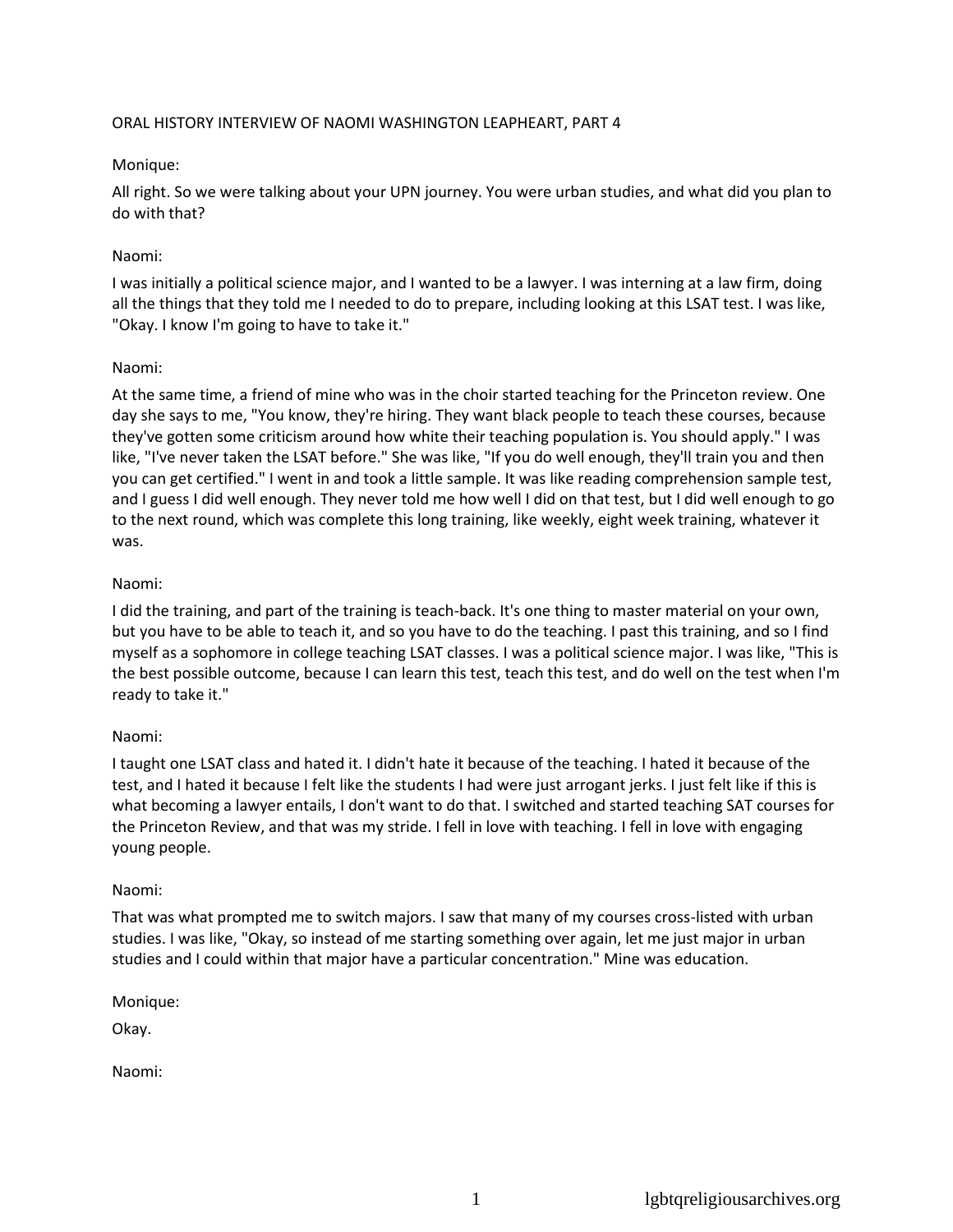That facilitated the shift. For all of the years I was in the professional working world before seminary, I was involved in some way in urban education, either in classrooms or as the development person behind the scenes trying to resource these programs that were dying because the school district was cutting left and right and we needed some supplemental something for students who weren't getting what they needed in school. I was happy with that. I mean, right before seminary I was teaching in kind of a GED. It was fundamentally a GED prep program for high school students who had exhausted their possibilities for continuing with the school district. They had gotten kicked out, or they dropped out and it was now too ... These were kids who were out of school but who wanted to get some credentials so they could move on, and I was a teacher.

## Naomi:

Really, I would say that that was what prompted me to think about how my work could also be connected to notions of justice, because I had these students who were deeply traumatized in many ways, who have made choices that were now making it difficult for them to move forward with their lives. Several queer kids who were trying to negotiate that, and they would come to me needing help navigating life. I said, "Well, what can we do in the classroom? I'm teaching math. How can I help? Algebra is not really going to help them fill out that job applications."

### Naomi:

I happened to meet the doctoral student at Penn whose dissertation was all around math as citizenship building, so like math literacy is what helps you be more engaged in civic life and professional life. She said, "Well, would you let me study your classroom? Like could we develop materials together around math as citizenship or whatever?" I said, "I would be open to partnering." That was when I started teaching a social justice math class once a week.

### Naomi:

That was when we started to look at say teaching geometry, Philly as a grid system essentially. We got the grid of Philly and I'm teaching geometric formulas or whatever, but we're also talking about how does the layout of a city, how does the design of a city impact the extent to which people can access services, can access grocery stores? I mean, what's the map look like, et cetera? We were looking at stop and frisk data for the city of Philadelphia and plotting it on graphs. We're teaching graphing, we're teaching statistical analysis, but the data we're using has to do with stop and frisk in the city of Philadelphia, right?

### Naomi:

I was there when Trayvon Martin was killed, so from a history perspective, we were talking about what does the Constitution say about the right to bear arms? Let's read it. My classroom became a space where they were learning what they needed for the GED, but we were contextualizing that learning given what they were reading in the news and seeing on TV every single day.

### Naomi:

I would say that was the three years before seminary. I got a taste of what it would be like to commit my professional life to the advancement of justice. I think that the thing that was anxiety producing for me in that role was the students were also coming to me for spiritual support. Again, this has been the story of my life, right, that people are like, "Can I talk to you?" I'm thinking it's about X, Y, Z academic thing, but it morphs into, "I have these existential questions and I need help working through them."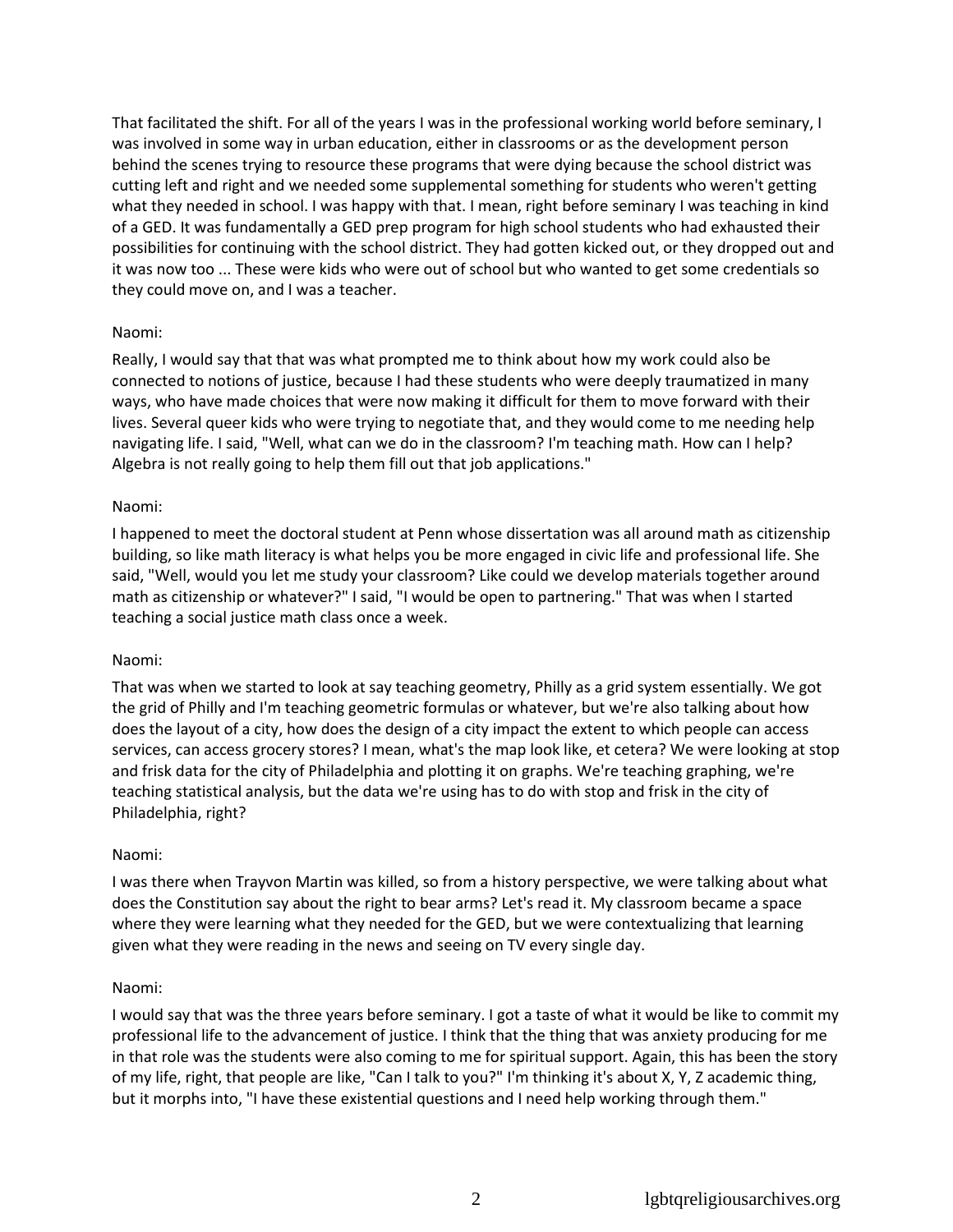## Naomi:

That for the first time was when I said, "Let me be trained in responding to people's needs in this way," and that was the first time that seminary was kind of on my radar. Not so that I could to be a minister in the public sense or a pastor in the parish sense, but so that I could be more well equipped to deal with the needs of the students that I was working with.

### Monique:

Okay.

## Naomi:

Maybe I could be in a context where, not in the school setting, but maybe in another kind of setting, I could have that training. I at the time was also a member of Saint Paul's Baptist Church where Leslie Callahan was the pastor. One day, involved in the church again, church girl in the choir, at Bible study every night, started the young adult ministry, whatever.

## Naomi:

Leslie and I were at lunch or dinner or something one day and she said, "So, when are you just going say yes?" I was like, "Oh, what you mean? Yes." She said, "You're not going to be able to run from this your whole life. It'll always come back." I was like, "I don't know what you're talking about. What are you talking about?" She was like, "Okay, you can continue to be in denial. That's fine, but he will not let you go until you say yes." That combined with my experience in the classroom of wanting to meet those existential needs or helping students wade through those existential questions was what prompted me to take seriously discernment about seminary.

### Naomi:

I was still dragging my feet though, so I went to a pre-seminary program at McCormick in Chicago. Maybe they had Lilly money I don't know who funded it, to do a week long pre-seminarian program. You would take a little class here and there. You would meet ... Okay, done. You would meet ministers out in the field. We visited a church. We visited a nonprofit run by a minister. That was what solidified it for me that here I was in a lecture taught by Valerie Bridgeman, an old Testament lecture at this McCormick program, and I was like, "So seminary is like all this all the time?"

### Naomi:

We did I think it was a church history something class, Daniels ... What's his name? What's his last name? What's his first name? He's a COGIC minister who's also an academic at McCormick. Anyway, he came in and did a thing. We had somebody who did pastoral care. We had Teresa Delgado came in and did ... Meeting all these people, and my mind was blown. I was like, "This is where I need to be." I applied for seminary and started, was it that same fall, at Lancaster.

### Naomi:

I chose Lancaster because I was able to kind of pay for it. I mean that was really ... I mean I got a scholarship. It was close enough to Philly that I wouldn't have to completely dig up and move. I thought I would be in Philly every week. I was like, "Oh, I'm in Lancaster on the weekend." I didn't know anything about the UCC. I didn't know anything about central Pennsylvania, but I knew they had a black director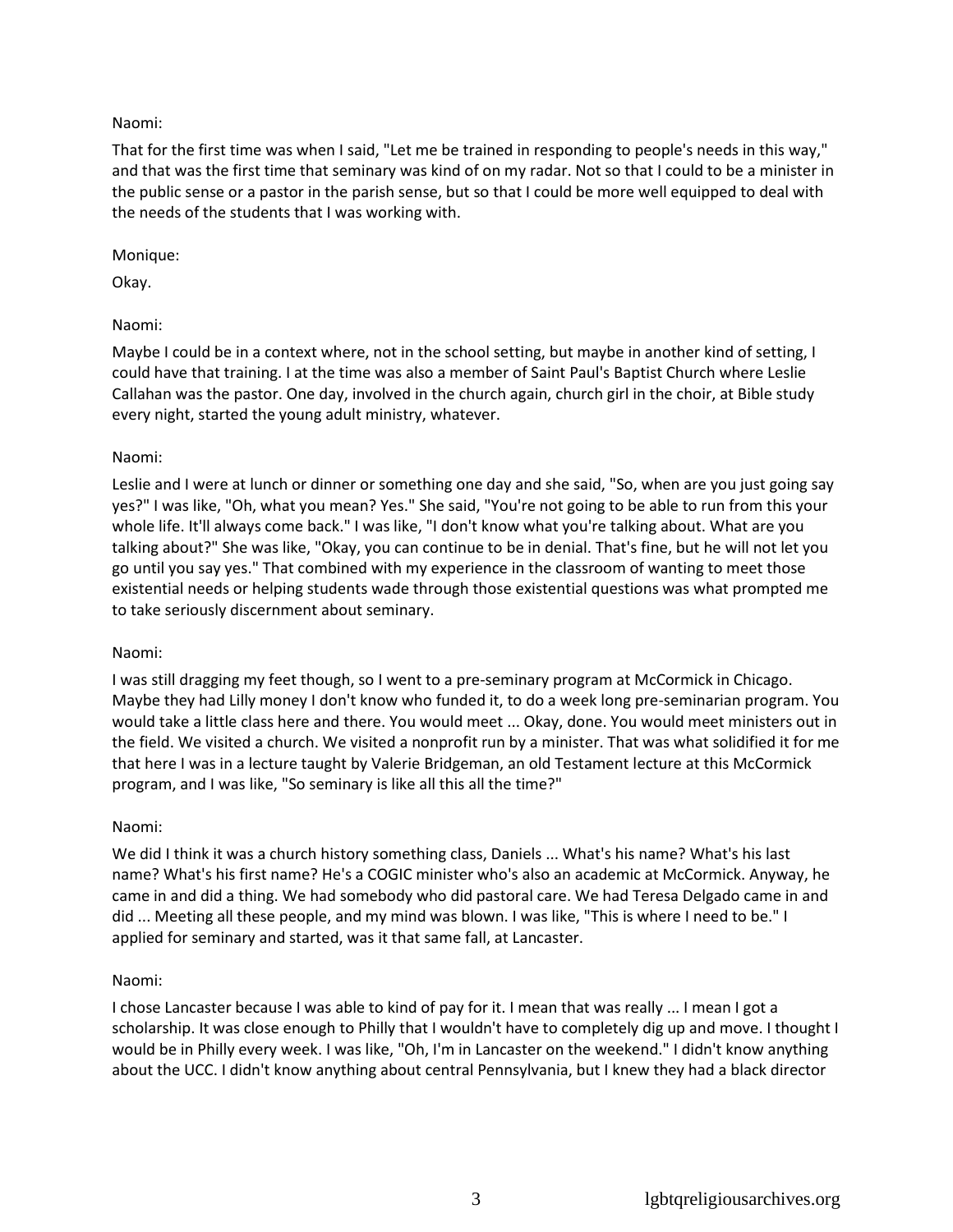of admissions so who I trusted. They had Valerie Bridgeman, and they were paying for me to go. I was like, "This is where I'm going."

### Naomi:

It literally changed my life. I was there right before the verdict from the Trayvon Martin trial, the George Zimmerman trial came down. I was already angry in a way that I hadn't ever been angry before. My father died. I started seminary in late August of 2012. My father died in November of 2012. Then I had all of these theological questions. I had been given a theological framework, a worldview that was insufficient for my grief. I was like, "What the hell?" It prompted me to desire to be part of the work of theologizing that actually helped people work through the crises of life. Like not some pat, "God will make a way," but let them know. My father was here on Saturday and gone on Sunday morning, and there's no reason for that. There's no reason for that. That was critical to my theological formation in seminary as well.

## Naomi:

Then Michael Brown was killed. When was that? We just celebrated, so that was 2014. Anyway, Michael Brown was killed. At that point, I'm in seminary, but I'm also a pastor at this white church. The story behind that is basically I was leading worship in seminary on a fairly regular basis. It was part of class. The pastor of this church that's down the street from the seminary decided to take another call, so they were losing their pastor and their minister, because they were married. I didn't know anything about it.

## Naomi:

Three ministers, local ministers who are all connected to the seminary, decided we're going to put ourselves, our names in the hat to partner as a copastoral team at this church. We're going to propose this and see if they would call us as a team. Well, we don't have any answer to the question of what are they going to do about the music over here at this church, because their minister of music is leaving. I get a phone call. "Naomi, we've seen you lead worship, the music and worship at the seminary, and we wonder if you would be open to talking to us about being the music director at this church." I was like, "What? I'm in seminary full time. I don't have time for that." "Well, just come talk to us."

### Naomi:

I go talk to them. We have a conversation about life, about ministry, about our vision for pastoral leadership. It just became a two and a half hour conversation with ... These were not my peers. These were my superiors really in ministry. These were seminary professors. These were people would had been in ministry 20 years, and I'm just a second year seminary student. Actually, I'm a first year seminary student. This happened spring semester my first year.

### Naomi:

At the end of the conversation, I said, "I would consider being music minister at this church if I get to work with you all." "Okay." They go back to the drawing board and put together their proposal, and then they call me again and they say, "We've been thinking about it and praying about it, and you're actually a pastor, and so it doesn't make any sense for you to come over as minister of music. You should come on as one of the pastors on this pastoral team and have music be part of your portfolio." I was like, "What? I have never ... I preached one sermon in my life. I don't know how to pastor anybody. I'm a first year seminary student. I can barely run the music at the church." They're like, "Well just pray about it."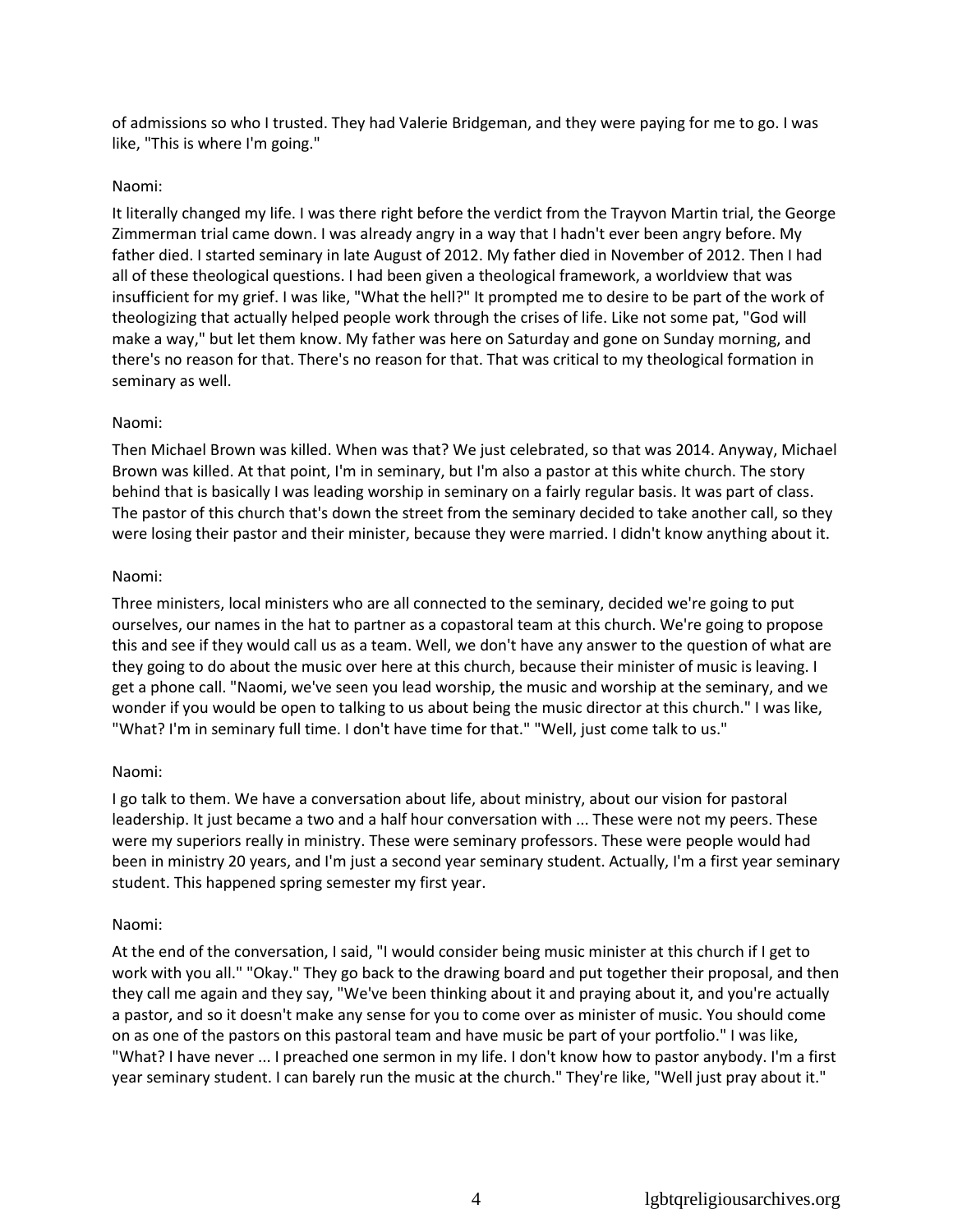## Naomi:

I sent this email out to all my mentors and people and I was like, "Can you pray with me on this? Because I don't know. This is happening too fast, and I don't feel like I could do it," and everybody said there's no preparation. I mean you're in seminary. You're preparing for this. You're never going to feel ready. One person said, "I'm pastoring. I've been pastoring for 20 years. I don't feel ready to do it." I mean you get ... Each day is new. The point is to trust God, that God has called you to this, and that if your ethic is to do no harm, if your ethic is to give grace, to be authentic, whatever, then you'll be fine.

### Naomi:

I said yes, thinking they're never going to call us. Like this black woman, this gay, white gay man, this Presbyterian, cradle Presbyterian minister, and a cradle UCC. This was the team. And they called us. We started there as a pastoral team that year.

### Naomi:

That was all 2013. 2014, Michael Brown is killed. I am activated. I am frustrated that nobody at the church is saying anything about it. I go to his funeral because I just felt led to go. I spend my own money and I'm ... I came back and I said, "We need a social justice ministry here in this church. We no longer need to be silent about the issues happening right here in Lancaster. We don't have to go to Ferguson. Right here in Lancaster, there's a police brutality issue. Black and brown people in Lancaster feel targeted in a certain area. We started a social justice ministry at the church, and we've organized protests. People would meet me in the fellowship hall and make signs, and we would go down there, and I would speak at the line, and there would be the members of the church standing right there. That was what helped me to know that perhaps this is what I can do. This is what I can contribute to the work of the gospel here in this community.

### Naomi:

We did some really great work together around mass incarceration and reentry of people coming home from Lancaster County Prison. We did some work around, of course, Black Lives Matter movement. The congregation was involved in protests, and then having events at the church. We were involved in LGBTQ advocacy. We hosted the Transgender Day of Remembrance ceremony a couple of times. Went down to the courthouse steps to do a trans affirmation. Got the city involved. In that way in seminary, as pastor of this church, I came to know myself as a person who could do ... who was called to kind of public ministry for justice movements, and that I could pastorally do that as well, because people in the movement still need pastoral care and they might not go to church to get that, but they will go to the protests. If I can be a person that they can talk to, I can walk alongside them at the protest, then I would do that. That's what I've been doing.

### Monique:

Backtrack and talk a bit about ... You said you had preached one sermon at that point. At that point, where you're acknowledging a call to ministry, or was that like a part of a class?

### Naomi:

I think it was acknowledging a call to ministry. It was in a congregation. It wasn't part of a class. I had visited. I happened to be at the church where I would end up being the pastor. It was a church that was in walking distance of the seminary. It was exhausting for me to go back and forth to Philly every single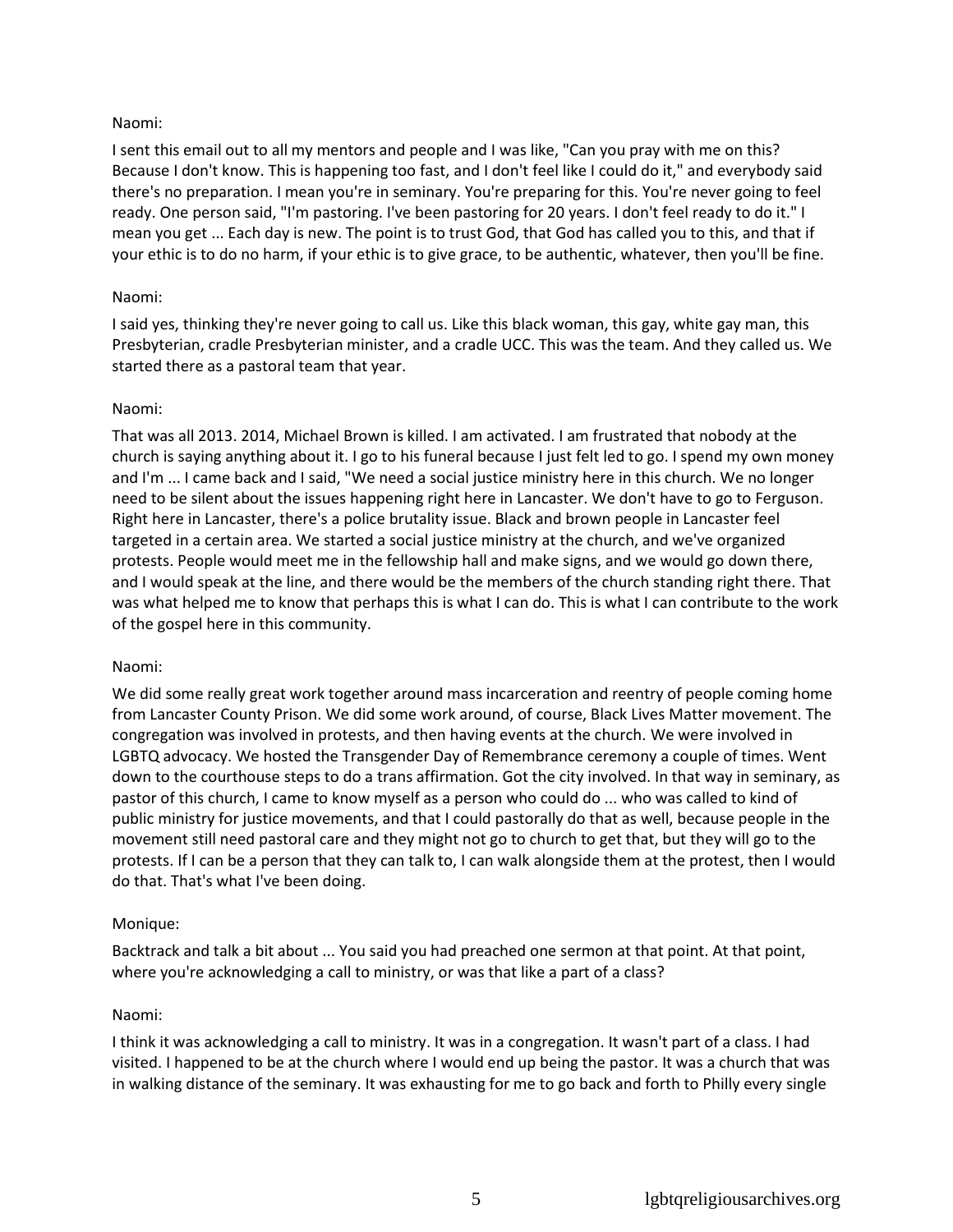weekend. That's what I had been doing. I would come to Saint Paul's every weekend. I said, "Let me find a church in Lancaster that I can go to when I can't make it all the way to Philly."

### Naomi:

I walked to this church. Sitting in the pew next to the consistory president, happened to be next to the consistory president. She invites me down to the fellowship coffee after church. She says, "Oh, you're a seminarian?" I said, "Yeah." She said, "Oh, we're looking for somebody to preach on blah, blah, blah day because the pastor's got to away." I was like, "What?" We just met two seconds ago. I'm just sitting next to you on a pew.

## Naomi:

She brings the pastor up, the one who would eventually leave. She said, "Yeah, you want to preach?" I said, "I've never preached before." She said, "Well, you've got to start sometime. You want to preach?" I was like ... That was my first sermon, at the church that I would end up back at being installed as a pastor and preaching every other week, and doing funerals, and doing weddings, and running the music.

## Naomi:

I think my life has felt like one big like ... I think my theology doesn't necessarily hold that God is kind of pulling the strings and making up, but when I look back I'm like it's not coincidental that the people at college called me reverend. It's not coincidental that my students would come talk to me about existential questions. It's not coincidental that my first sermon was at this church that I randomly walked into because I was too tired to drive to Philly and I got invited to preach, and that introduced me to the congregation that would then be reviewing a proposal to invite us as a pastoral team, so that they knew who I was.

### Naomi:

It's not coincidental that the Black Lives Matter kind of movement started or coincides with the beginning of my seminary journey such that I now see no separation between the work I'm doing as it relates to justice and the work I do as it ... I mean my training as a minister happened at the same time as my training as a kind of justice seeking person. It's not coincidental that I did that pre-seminary program at McCormick and met Valerie Bridgeman, who taught at the seminary that I would apply to and be my preaching professor. I don't think any of that is coincidental.

### Monique:

At the point in which you have said yes to these various opportunities, you mentioned earlier when you were sort of preparing yourself to go to seminary, it kind of seemed like you were preparing yourself to go back and be a support system for your students.

### Naomi:

Yeah, yeah.

### Monique:

Now it sounds like you're shifting in what you think your end goal will be after seminary. Did you plan to continue full time pastoring, or what did you think your next life call would be?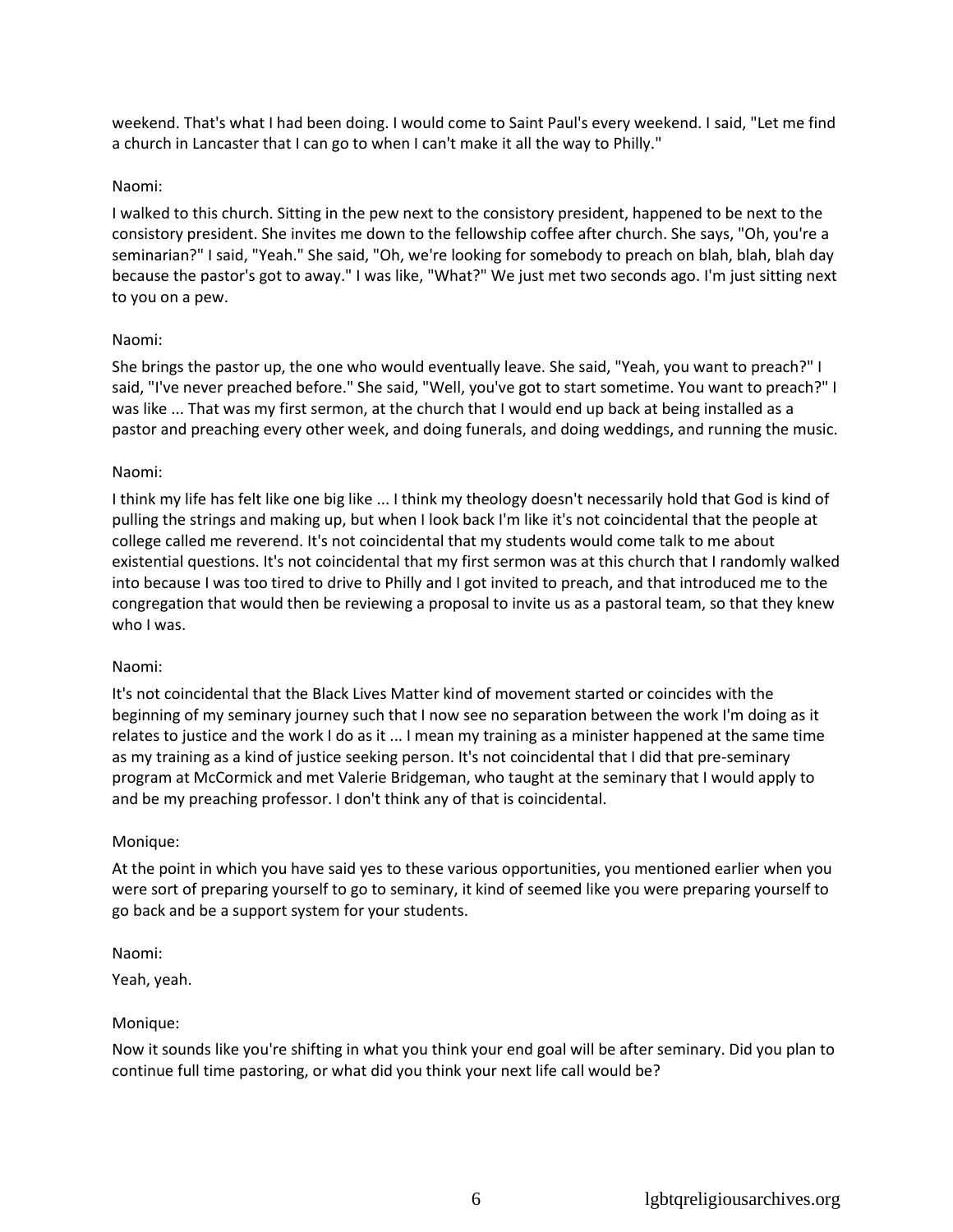## Naomi:

While I was in seminary, I met other past, other ministers who were organizers. They were outside of the parish context. They maybe did pastor at some point, but they were outside of the parish context, and they were using religious symbols, religious language. They were doing theology in public spaces to agitate legislators to do right by vulnerable people. That idea was introduced to me while I was in seminary by people who were doing it. Like I'm working as an organizer for a faith based group, and I'm still a minister, and I still preach sometimes, but my work is really to invoke my faith when I am fighting for justice and rally congregations to do the same.

## Naomi:

I got involved with what's formally known as PICO, it's now Faith in Action, first as a volunteer. I was just a seminarian that would come to the protests or I would come to the meeting with other people of faith, and it's multi-faith, to talk about what are the ways we can show up as people of faith to these fights. For us in Pennsylvania, it was a fight around equitable funding in public education. Again, I was interested in that. I had done work in public education. This was my thing. Yes, the schools need to be adequately funded so that students can thrive. I was just kind of a volunteer doing that work.

## Naomi:

Then the closer I got to the end of seminary, Dwayne Royster, who used to be a local pastor here and now is the national political director for Faith in Action said, "You need a job after seminary?" I was like, "Yeah. I'm going to need a job after seminary." He said, "Well, I'm now running ..." He was running Power, which is the local affiliate of Faith in Action in Philadelphia. He said, "We're going to be looking for ... We're going to start a chapter organizing in the suburban context in the Philly metro area, and we're going to be hiring an organizer. Here's the job description. You should apply."

### Naomi:

I applied in fall of '15. I was going to be graduating that next month. I got hired in January of '16 and started part-time as the suburban organizer for Power. Working in the area, Ardmore, where we are now, organizing congregations to get involved in this public education fight, to get involved with ... We were doing public education, and our other big campaign was economic dignity, so making sure people have a living wage where they can thrive, pay all their bills, representing the vulnerable wage workers who if they strike, we're going to support them or whatever.

### Naomi:

That was my first job out of seminary. I had that job before I left seminary. Doing local faith-based organizing where I could still put my ministry seminary training to use. We were often looking at sacred texts. What do our sacred texts have to say about protests, say about engaging municipalities, engaging politicians? Sometimes it involved pastoral care. Really, helping pastors find and religious leaders find the courage to say what needs to be said from their pulpits, to not be discouraged when it feels like your congregation is not with you. Helping them frame it so that their people can hear it. Like that to me felt like pastoral care. Who's pastoring the pastors? Who offers encouragement to the clergy?

### Naomi:

Of course, that also meant that I was doing lots of public speaking, speaking at the rally or offering an invocation at this or that or whatever. Again, that developing a public voice that could be used for the work of justice. That was my first job after seminary.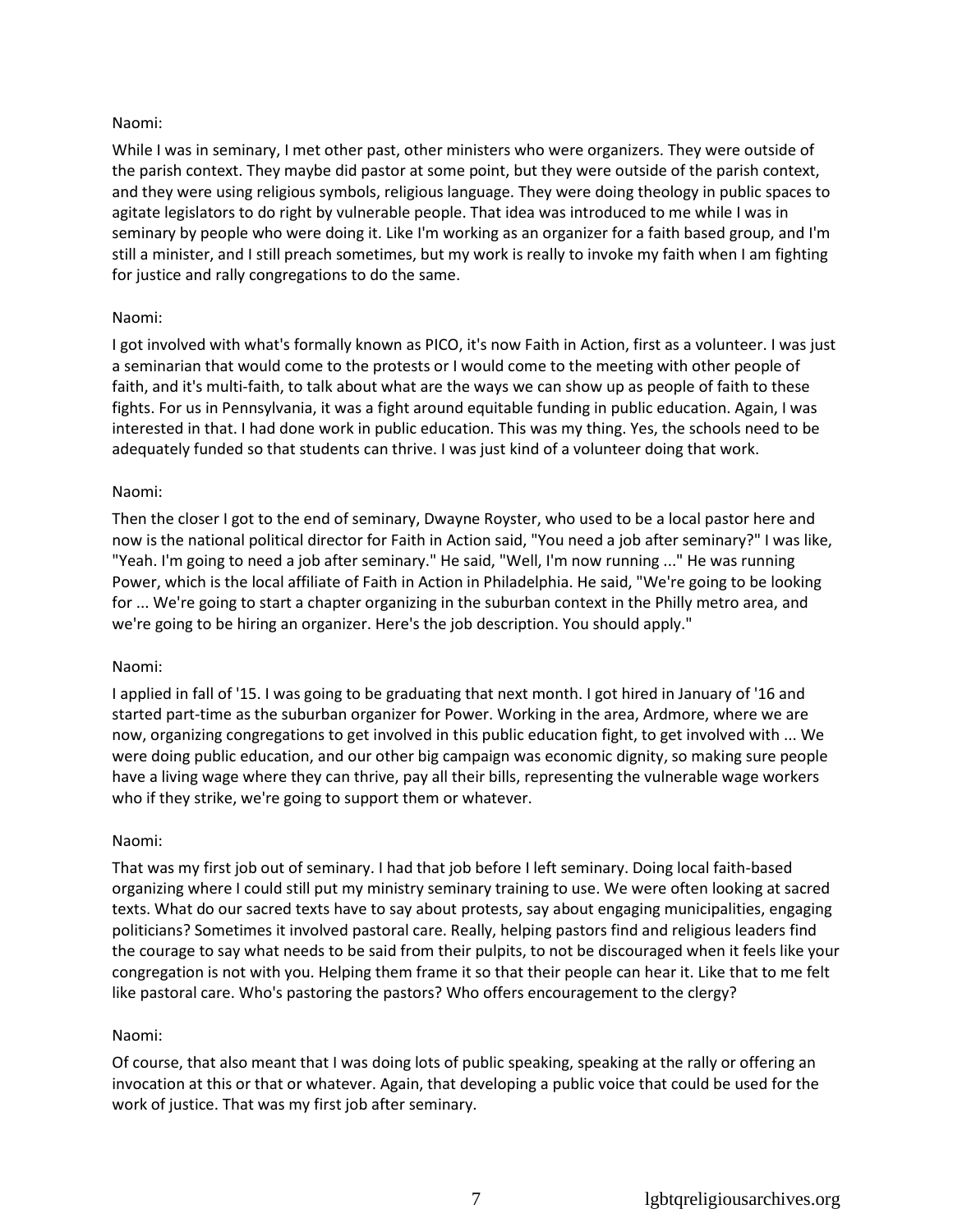## Monique:

I saw that in one of your bios, you speak about also coming out as queer while in seminary.

Naomi:

Yeah, yeah.

## Monique:

We haven't talked a bit about that, so what do you want to have on record there?

## Naomi:

I think that I've always known that I ... Like I remember being in middle school and having a crush on the person who was my best friend then. I don't think I ... I didn't have any language for that. I didn't have any ... A lot of my queer friends have a lot of stories around self-hate, like I knew this was wrong and I had self-hate around it. But I didn't have that, because again, even though I was in these uber conservative religious spaces, there was never any explicit condemnation around queer identity, homosexuality, trans identity. There was never an explicit ... It just did not exist. Which I guess given my my age, I didn't have an analysis around that. I guess that was better than hearing it was wrong. I just didn't hear anything about it, so I didn't hear ... I didn't impose this ... I didn't hate myself because of it, but I didn't pursue it either because there were no models for that. I didn't know what this was.

## Naomi:

In college, again, I had this robust friend group of some queer identified Christian folk who modeled for me that there's a way to be a person of faith and be queer and be all ... You've reconciled that. You're cool with that, and God is cool with that, so let's move on. I had models, again, of people who were courageous. I just didn't have the courage myself to name it for myself.

## Naomi:

Then post-college, right before seminary I started like going out, and like here I am at the LGBT event, like sitting there. Not really saying anything, not really interacting, but like more and more wanting to be in queer spaces. Then I started dating people. Like again, nobody knew, but I was dating people.

## Naomi:

Then by the time I was in seminary, I was out to myself and out to other people, but not out publicly. I think something about doing this public ministry really compelled me to say, "Listen. If I can't live fully, then how am I going to advocate for anybody else to be able to live fully? How am I going to-"

## Monique:

Right.

## Naomi:

I think also what's part of my history is that from the age of say 13 to 19 or 20, certainly from 13 to 18 before I left Detroit, I was in this ... I thought it was a relationship. It was a sexually abusive ... I struggle with the terminology around this. The pastor of the church I grew up in in Detroit groomed me and pursued me between the ages of 13 and 17, and then when I turned 17 started to suggest that we be in a relationship and was sexually abusive to me between then and probably my sophomore year of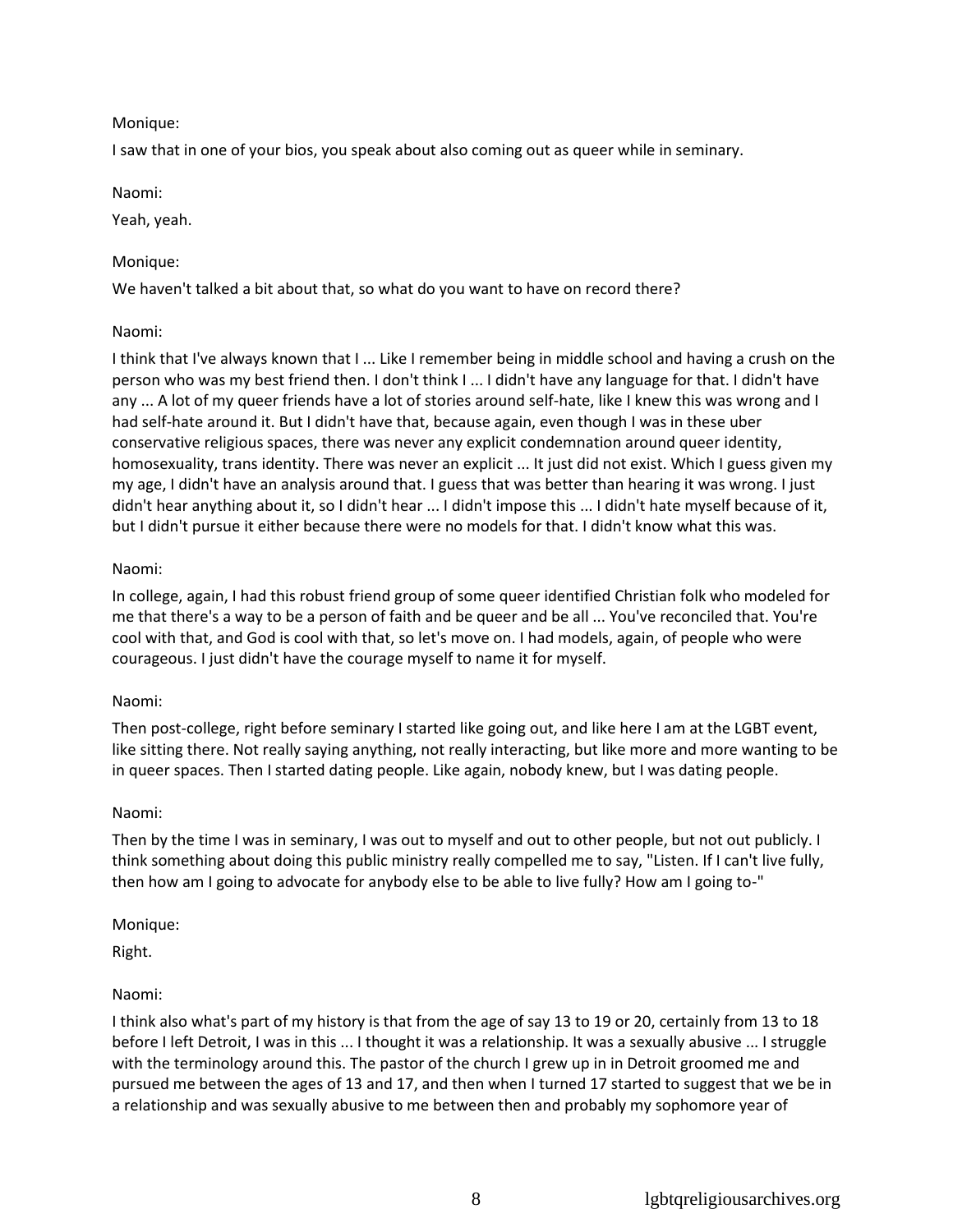college. This was all going on in the background behind everything. I couldn't tell my family. I couldn't tell my friends. I couldn't tell people at church.

## Naomi:

I'm now clear that some of the people in the church knew, and I've talked to them since then and been like, "What the fuck?" One person said to me, "Well, Naomi, you were so mature, and I just thought that you could handle it," or, "Naomi, I didn't want to offend you by coming to you and asking you if this was going on, because if I was wrong, I didn't want to offend you." I'm like, "Offend me? I was a kid." I'm clear that some people knew something was happening. He's still the pastor of the church. He did the eulogy for my grandmother. Fortunately did not do the eulogy for my father because he was out of town. I think I wouldn't have been able to handle that.

## Naomi:

I think that part of also my resistance to allow myself to fully live any kind of sexual life or just intimate relational life had to do with the deep trauma. I mean my way of dealing with the trauma was to just push it down like it wasn't. Then I was closed to intimacy, because my wiring around intimacy had been damaged due to this. Okay, door. Really?

## Monique:

I know, right? It must be like the segue. Okay. We'll probably have to be kicked out in 20 minutes.

## Naomi:

Is he doing anything? He's just sitting in there reading a paper.

### Monique:

He's reading with someone, because they were adamant that you have to have two people to be in a room.

### Naomi:

Well, this is the walk-in room, so we can come in here. We can go in there, if nobody ... I don't think they reserve this room.

### Monique:

Yeah, they don't.

## Naomi:

Yeah. Yeah, so that trauma was also ... I was also very acutely aware, like I didn't want people to be like, "Oh, you're queer because you were sexually abused," because that narrative is common. It just took a long time for me to believe that I deserved something that was healthy and whole and something that was authentic to my own sense of identity. That took a while for me. By the time I came to know myself as queer and gave myself permission to pursue a relationship, I was almost 30. I was like late 30s. I mean late 20s.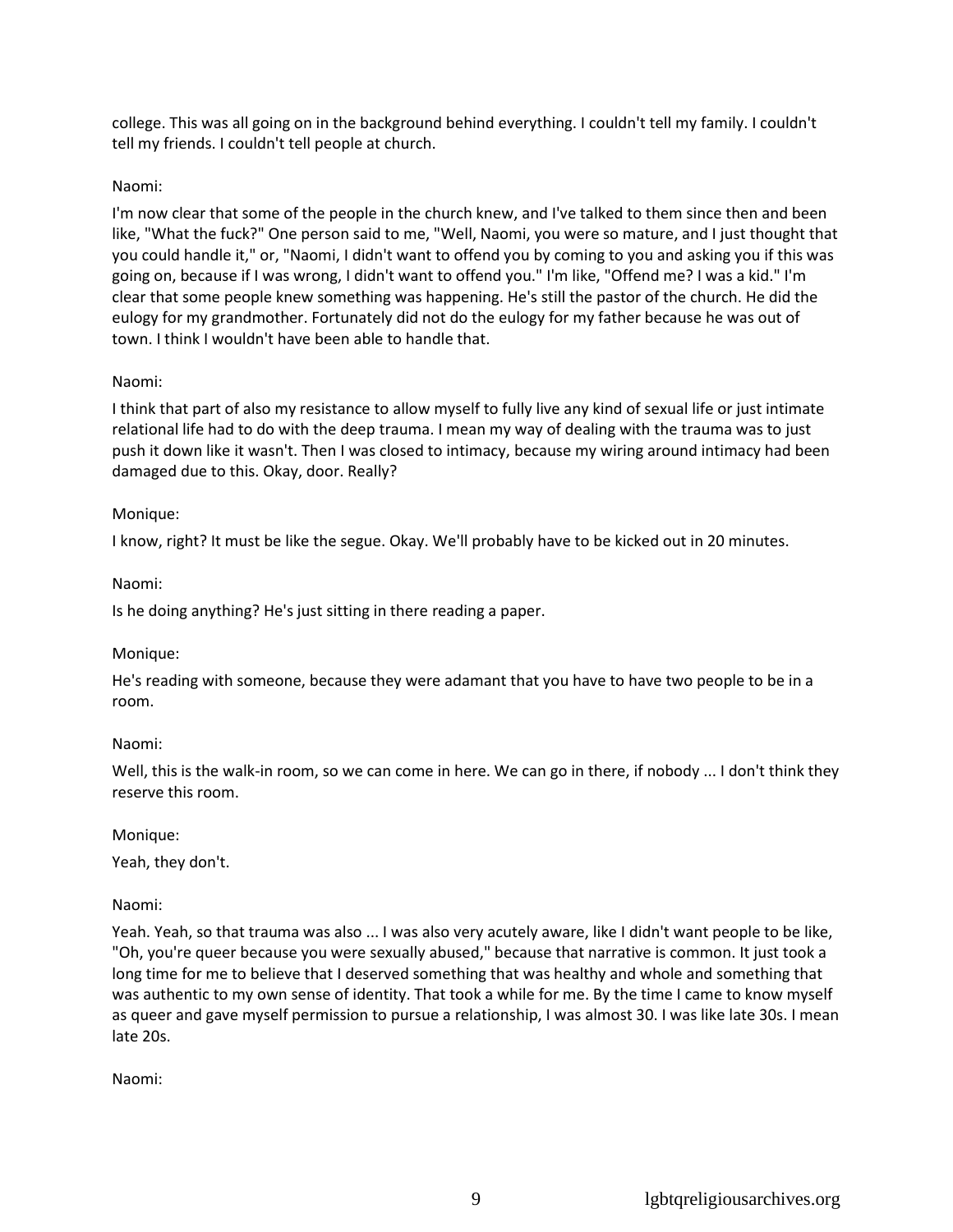Yeah, by the time I was in seminary, again the discernment around what I was put here to do and the fact that that happened to be being in public, fighting for justice for folks who could not, who could not fight for themselves because it was too risky or needed others to accompany them on the fight, I said, "I've got to be able to be me." Within the context of my being at that church, pastoring that church, being in seminary around people who were out, having mentors who could walk with me through the journey and say, Bishop Flunder who could say, "You can tell the truth and survive," was what compelled me to just come on all the way out to everybody all the time.

Monique:

Okay.

Naomi:

Yeah.

## Monique:

I'm going to do a very awkward segue from that to go back to sort of your work self. We've dealt more with your private self and personal self. After you copastored this church, it seems that you then been go into anti-racism work for the YWCA.

Naomi:

Yeah. Yeah.

## Monique:

What did that move mean for you to move out of specifically religious space doing organizing to a kind of pseudo-religious space?

## Naomi:

This was all kind of happening at the same time. While I was pastoring, while I was still in Lancaster, I started leading circles, facilitating circles for faith groups around anti-racism. The person who worked at the Y was constantly getting calls. Especially Michael Brown had been killed, Tamir Rice had been killed, so congregations wanted to do some work around anti-racism. He said, "I don't have the faith stuff. I mean I might be able to walk people through kind of anti-racism in a secular context, but I would love some help with contextualizing this for faith communities, talking about how white supremacy is cultivated in religious spaces or even within the context of doing theology. Like how are some of our theologies actually rooted in white supremacy." We had known each other because we were running these justice circles together, and so he asked me, "Would you be willing to be a facilitator for the Y when we get faith groups?"

Monique:

Okay.

## Naomi:

I said yeah. It was kind of like a side gig. I would be paid to facilitate anti-racism circles for people of faith. Sometimes it was a mix of people of faith and people who weren't there for religious reasons or as part of their religious affiliation. So that's how I got to do that work with the YW.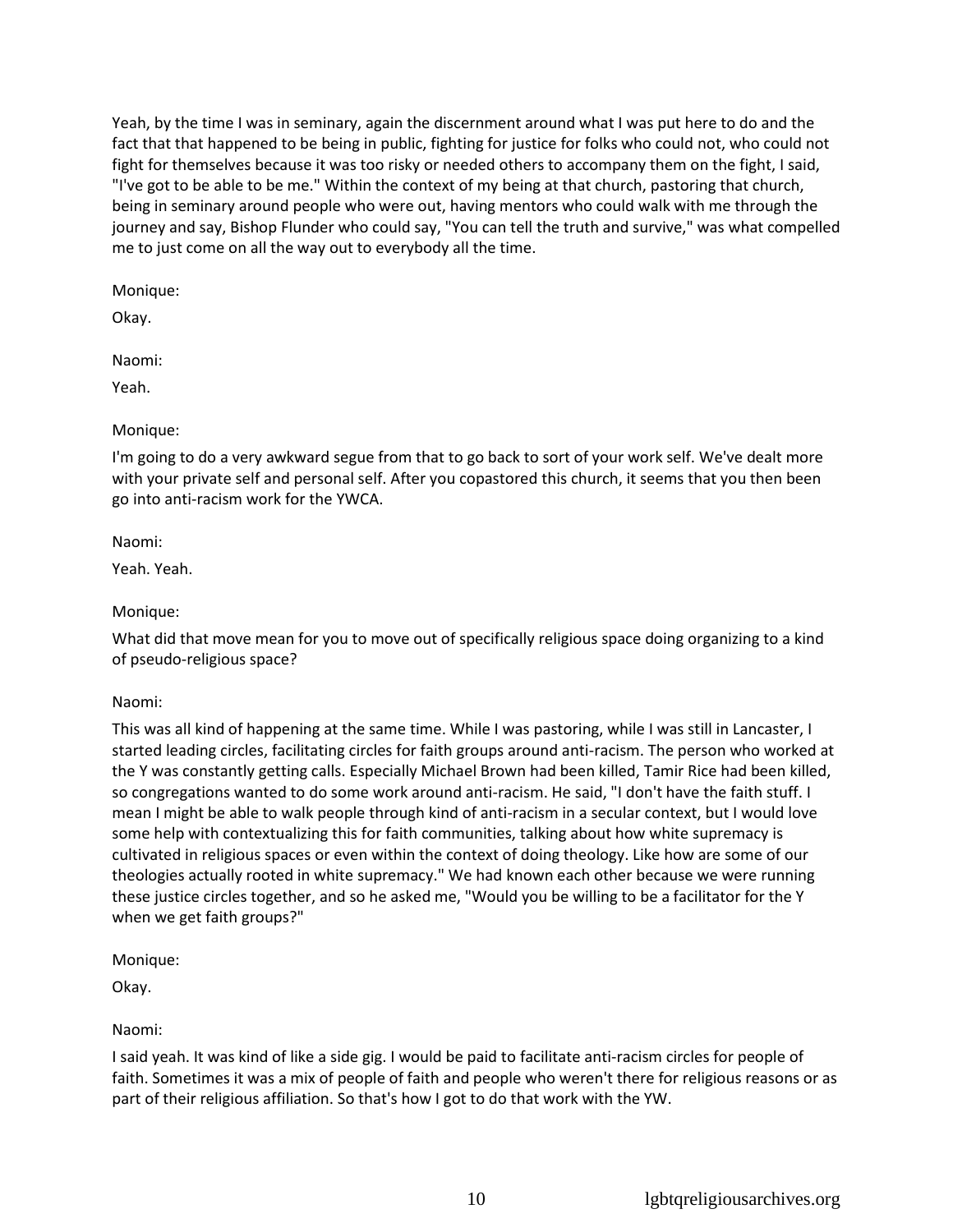## Naomi:

It all worked together, right? Because the justice work wasn't devoid of ... I mean we needed to have a racial analysis in order to do that work well. The fact that I could work with congregations on the race stuff and then say, "Oh, wait. Why don't you all partner with our congregation? Because we're doing this forward facing justice stuff. Why don't you and we can work together in that way?" It all made sense to me given that Lancaster is small enough where all of these roads could meet. Yeah.

### Monique:

Okay. At the time, either in your own training, in your own practice, did you see a divide when he's saying, "I don't have a lens for the faith piece," did you see a distinction between or among the social justice activist work and faith?

## Naomi:

I'm going to say no. I mean, I think that I have come to believe that the system of white supremacy could not be successful if it had not been sort of sanctioned by the religious establishment. If we could not make sense of this system as a divinely orchestrated one, then it would not be as successful I think as it has been. I was eager to make those connections, even for people who didn't come as a congregation, who didn't come as a person of faith. Like I wanted to bring that up anyway, because I wanted to say, "Oh, and by the way, look how this anti-LGBTQ policy is actually religious in nature, or actually refers to the Bible," or. "Look how our theologies around lightness and darkness is working in the background when a police officer says, 'This black man looked like a demon to me,' or whatever, whatever the dude said."

### Naomi:

For me, there was even ... There's no separation from me. I even think secular organizations working for justice need to have a faith analysis, need to have ways of engaging faith communities. Because I just think that much of this, much of what we're fighting has been coded in religious language, and we have no choice but to deal with that. I mean that's kind of what I was doing at the task force. I mean this is the secular organization, policy organization, but they do faith work because that's what's necessary to dismantle some of the anti-LGBTQ excellent policy.

### Monique:

Absolutely. You talk a bit about sort of the shift from local organizing to national organizing. I note from the Y you go to Power.

Naomi:

Yep.

### Monique:

From Power you go to the National LGBT Task Force. Can you talk a bit about what led you to those segues, and was there a difference for you both profile wise but also workload wise between the local work and the sort of national organizing you were doing with the task force?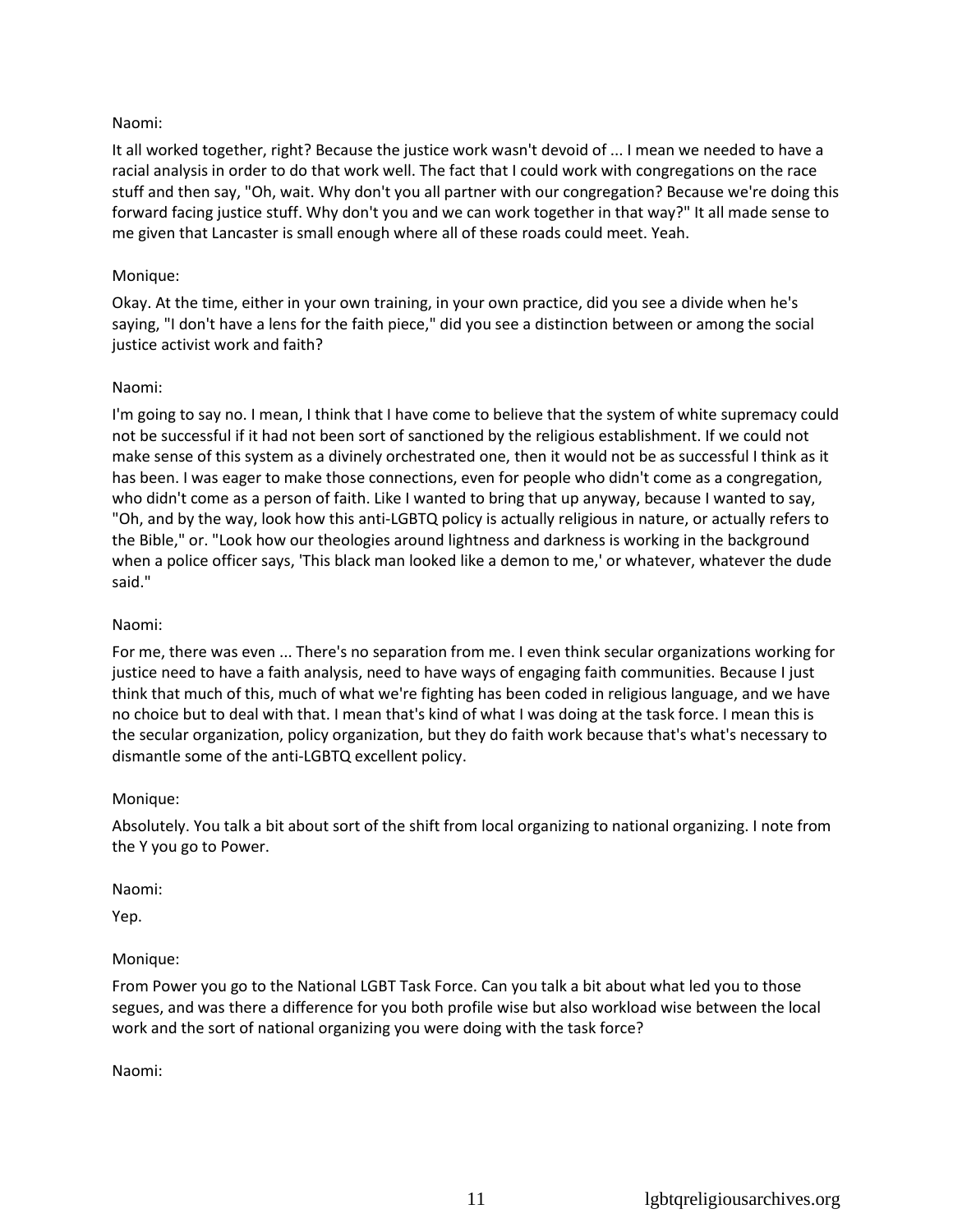Yeah, for sure there ... The work I was doing for Power, we had multiple campaigns around multiple issues. Mass incarceration, public education, economic dignity, to some degree climate justice, climate change. We were running all those campaigns at once. People could kind of get in where they fit in. What campaign do you want to work on?

## Naomi:

But while I was at Power, the massacre at Pulse happened. That was June 2016. It happened on a Saturday night, and we all woke up Sunday morning to kind of this developing story. I remember I was preaching that Sunday in a local Philly Episcopal, black Episcopal church. We were getting all these updates and text messages. The woman who introduced me earlier in the service said something about, "We want to pray for something that's happened. There's been a shooting at a nightclub in Orlando. We want to pray."

### Naomi:

Later that day when I find out what had actually happened, we were exchanging emails, Power staff members, like, "We have to make a statement. What is this?" We found out we had a really, really personal connection, because the youngest person who died at Pulse, Akyra Murray, had just graduated from West Philly Catholic High School, was on the basketball team, started this basketball team, and the coach of the West Philly Catholic High School basketball team ran communications for Power, was the director of communications at Power. We discovered that this was one of her girls. This was the kid she coached. She knew the family, whatever.

#### Naomi:

We really insisted, this coach and I and some other members of the Power staff who also happened to be queer, that we need to make a statement. Like what is this? We got pushback, because Faith in Action as an organization has decided to not organize around reproductive justice, or not even reproductive justice, reproductive rights, abortion, and LGBTQ concerns because the organization was founded by a Catholic priest. They have lots of Catholic donors, lots of Catholic congregations, and we just want to organize around issues that won't be divisive, where everybody can sort of come together. One table. We need to all come around one table.

Monique:

Okay.

### Naomi:

There was hesitation around condemning this act of violence toward queer people. I as a queer person on staff was like, "What the hell?" We were having a meeting later that week, an assembly. We called them assemblies where we bring in all the congregations and brief them, and update them, and rally them, whatever. The concession was, "Well, Naomi, can you make remarks at this assembly, and you can say whatever you want about the Pulse? You do it." That really enraged me. I don't know. I guess I don't give a damn if this gets ... This is the story.

### Naomi:

I did. The text I used was, "Greater love hath no one than this, than to lay down life for friends." Because part of Akyra's story was she had gotten out of the nightclub, but her cousin, she was there with her cousin and her friend, her cousin hadn't. So she went back in to get her cousin, and that's when she was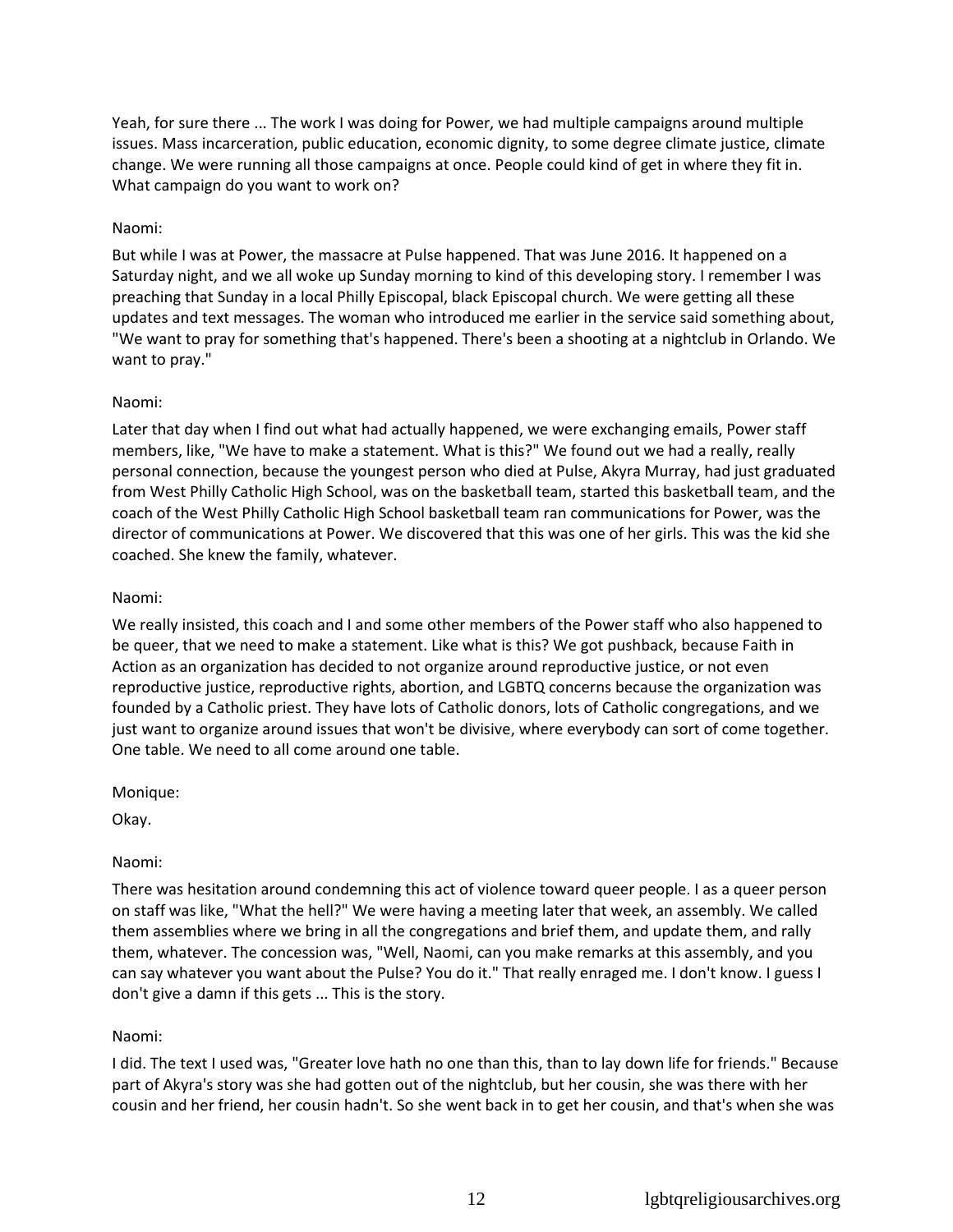shot. They did get back out after being shot, But Akyra was shot. It hit an artery or something, and so she ended up bleeding out or losing too much blood in the parking lot of the nightclub. I just talked about how this young woman, this queer woman, gave her life for her friend because she didn't have to go back in there and get nobody. I mean you know. I just talked about.

## Naomi:

But I was still ... I think it resonated with some, and some people left the room. I mean it was that kind of situation. I think it resonated with most people who were there. But in that moment I said to myself, I'm not comfortable making this kind of compromise. Like we can't say wrong is wrong because we don't want to piss off the folks who believe homosexuality is a sin, whatever they believe. And we've lost somebody. We've lost this 18-year-old kid from West Philly. We're in Philadelphia and we can't name that this was our baby girl.

## Naomi:

I sort of became a little disillusioned about the extent to which I was going to be able to be authentic and actually fight for the people who need justice, all the people who need justice in this role. I was disappointed. I wasn't really looking to transition though. I was just like it is what it is.

## Naomi:

Then I got a phone call from the person who at the task force had this job of faith work director, but who had gotten promoted. He said, "What are you doing?" I said, "Well, you know what I'm doing. I'm working for Power." We had known each other for years. "I'm working at Power. We're doing this faith based stuff." He was like, "Well, I'm looking to hire somebody as faith work director, and I want you to have this job." I was like ... He was like, "It's part-time. It's 20 hours." I'm like, "I'm not leaving a full-time job with benefits to come work part-time." He was like, "What do you need to be able to do it?" I said, "Well, I need to be at least making what I'm making now, and I need benefits, period." He was able to negotiate that for me, but I came in part-time making what I was making full-time and benefits.

### Naomi:

This was an opportunity. I think I was just feeling so pissed off. This was an opportunity to work with congregations around the issue of LGBTQ justice without apology and do it intersectually such that we're not just talking about marriage for example, but we're talking about queer kids who have no place to live because they've been kicked out of their home and church communities, or we're talking about trans women who are engaging in sex work for survival and don't need to be criminalized for such, or we're talking about queer people in prisons who are harassed and assaulted on a daily basis. It's not just about LGBTQ affirmation in a kind of basic sense. It's also about queer people are also living in poverty, are also criminalized because of their gender identity, are also experiencing disenfranchisement at work and being fired because they put a picture of their spouse on the desk. I mean, so it just seemed to me to be a place where I could also talk about all those issues I was talking about before and be unapologetically queer and fight unapologetically for queer people.

## Naomi:

I transitioned to that kind of principally based on that. Then the natural leap, I mean that was a leap for me because I had never ... I'd been to Harrisburg to do state-based organizing work, but I had no political literacy around how does change get made in Congress. I mean I didn't know anything about that, but felt like I was working with a team that would help me. I was working with people who had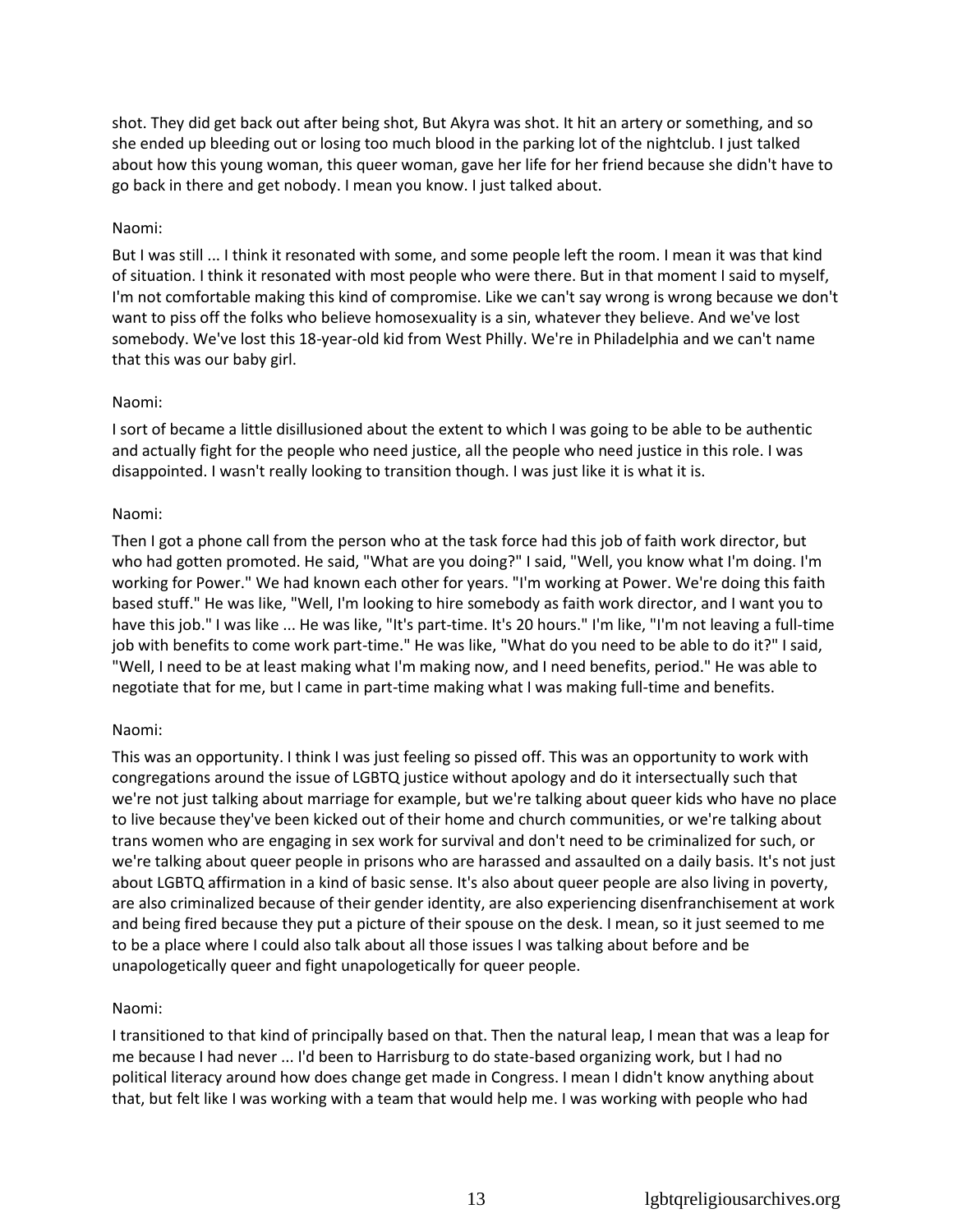worked for Obama for America way back when and people who had been lobbying on the Hill forever. I felt like I could learn that stuff. What they needed from me was the person who could do the translation for faith communities, the person who could represent the organization publicly as it relates to faith perspective. That was the kind of thing that I could do. I knew I had done that for Power, so I could do that.

## Naomi:

That involved lots of going back and forth to DC. I didn't move. I still live here in Philadelphia but going back and forth to DC. I started right before the election of 2016. We just had no idea what we were in for.

## Monique:

Yeah.

# Naomi:

Worked that election in Charlotte, North Carolina. North Carolina had just been through this debacle around the bathroom bill, HB2. I had been to North Carolina a couple of times, went back and worked for the election, worked on election day, doing exit polling as people were coming out of their polling places. Then we all sat together at dinner, and at first the tone was kind of light. "I think we got some good data. People coming out of the polls and saying that they support reproductive justice, abortion access, they support LGBTQ rights and justice, whatever." Then the more we watched the TV, we were like, "Oh, no, y'all. What happened?"

Monique:

Yeah.

Naomi:

That changed really our whole agenda. I mean it became really a defensive agenda.

Monique:

Defensive, yeah.

# Naomi:

Going back and forth to Washington, trying to disrupt the agenda that was basically let's roll back all of these rights that LGBTQ people have experienced and let's block any new progress toward nondiscrimination policies on the federal level. I learned so much in that role about what is on the books, what's not on the books, what we need on the books. Talked to people who are deeply religiously conservative. Got the chance to talk to people who probably think whatever they think of me, but were willing to be in conversation with me about how these policies are hurting like real people. It's not just the theological or theoretical conversation. Like real people are dying.

# Naomi:

Got to talk to denominations, Christian denominations that were dragging their feet around articulating welcome and affirmation, full welcome and affirmation for LGBTQ-plus people. Got to develop a project called Free Indeed that was basically targeting black, historically black Christian communities around this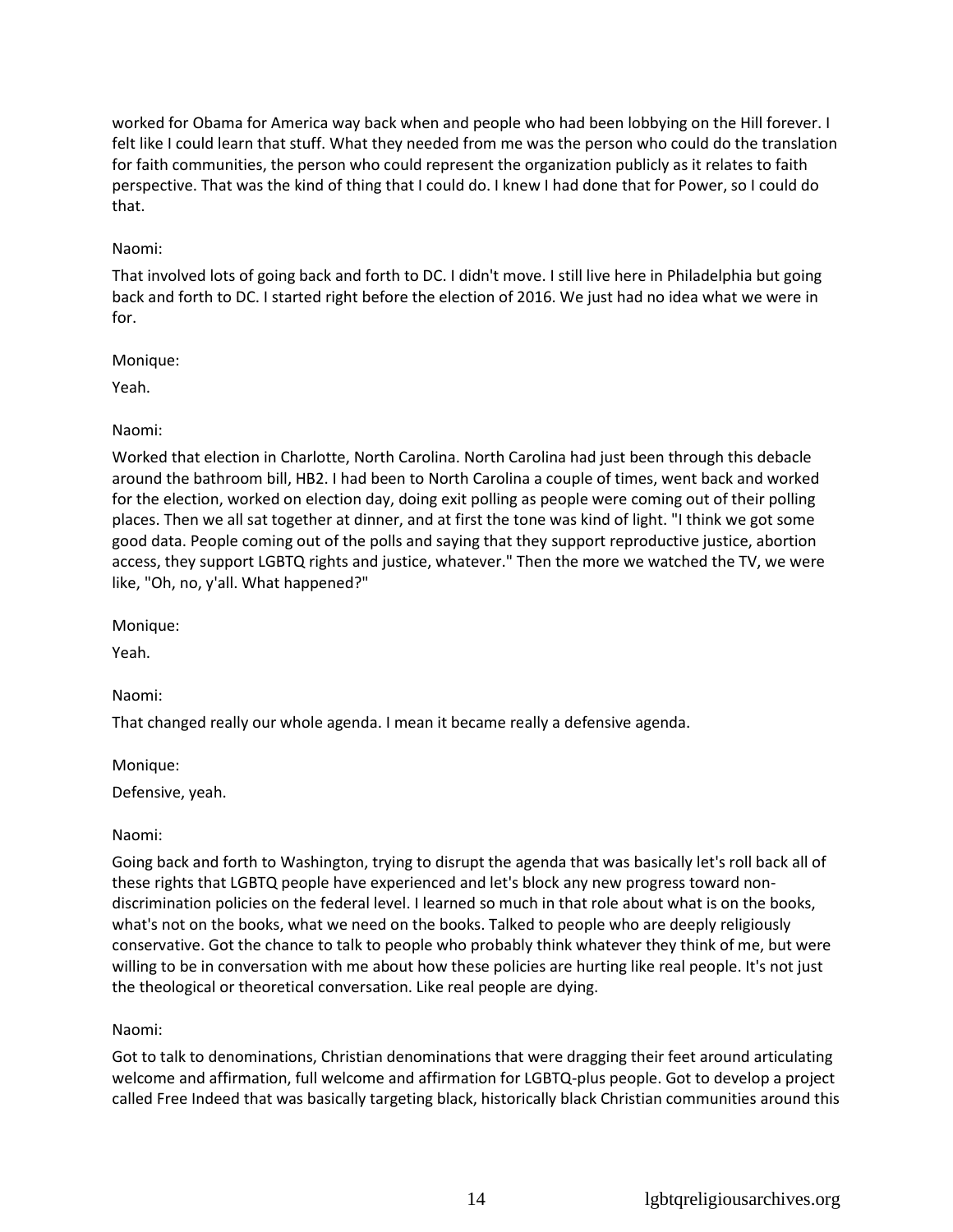notion of religious freedom and how it was first employed as a means to preserve segregation and preserve white supremacist policies and is now being used as a means to deny products and services to LGBTQ people. Trying to talk to them about like, A, this is the trick that was used, and B, LGBTQ people are also black, and C, what does it mean to be free indeed? Like that was the name of the project. What actually does the Bible say about freedom, about what it means to be free in Christ, et cetera, and how is that connected to religious freedom from a political sense? Got to do some really great work.

## Naomi:

I think I was just exhausted after three and a half years of traveling so much and feeling like just being mad all the time, because this administration was just coming at us left, right, and sideways. My transition now back to the city has to do with, A, wanting to be more grounded and more still, not doing so much travel, but also coming back to my roots as a person who wants to work with local people of faith, local everyday folks who are trying to figure out what it means to be faithful, and everyday folks who need their city to live into its mission, right?

## Naomi:

Really, I think this is a relationship of mutual accountability. People of faith, congregations holding the city accountable to do right by the citizens of Philadelphia. Also, government saying to faith communities, "Listen, y'all are the first stop shop most of the time for people in neighborhoods."

### Monique:

Right.

## Naomi:

I see my role as a bridge between the city and faith communities. I think there's possibility for some innovative programming around the opioid crisis, which as you know Philly is trying to get our hands around here. I think helping people cope with suicide, deaths by suicide. I think I'm really interested in like not only religious leaders who died by suicide, young people who are dying by suicide. How does a city grieve, and how can we tell the truth about how we create a society where people are in such despair? I mean-

### Monique:

Yeah.

## Naomi:

We're also thinking about what does it mean to be a trauma informed congregation. Could we create a program by which congregations of all faiths could be designated as trauma informed? What would that mean? What would that look like? How would that help? You're a sanctuary church, and that signals something to people on the outside. You're a trauma informed congregation. What does that signal to people on the outside? What is the investment the congregation has to make to really keep that alive? I mean I don't know. I think the possibilities are sort of endless, and I think this administration, this mayoral administration is really looking to me to articulate some sort of vision for what my office can do.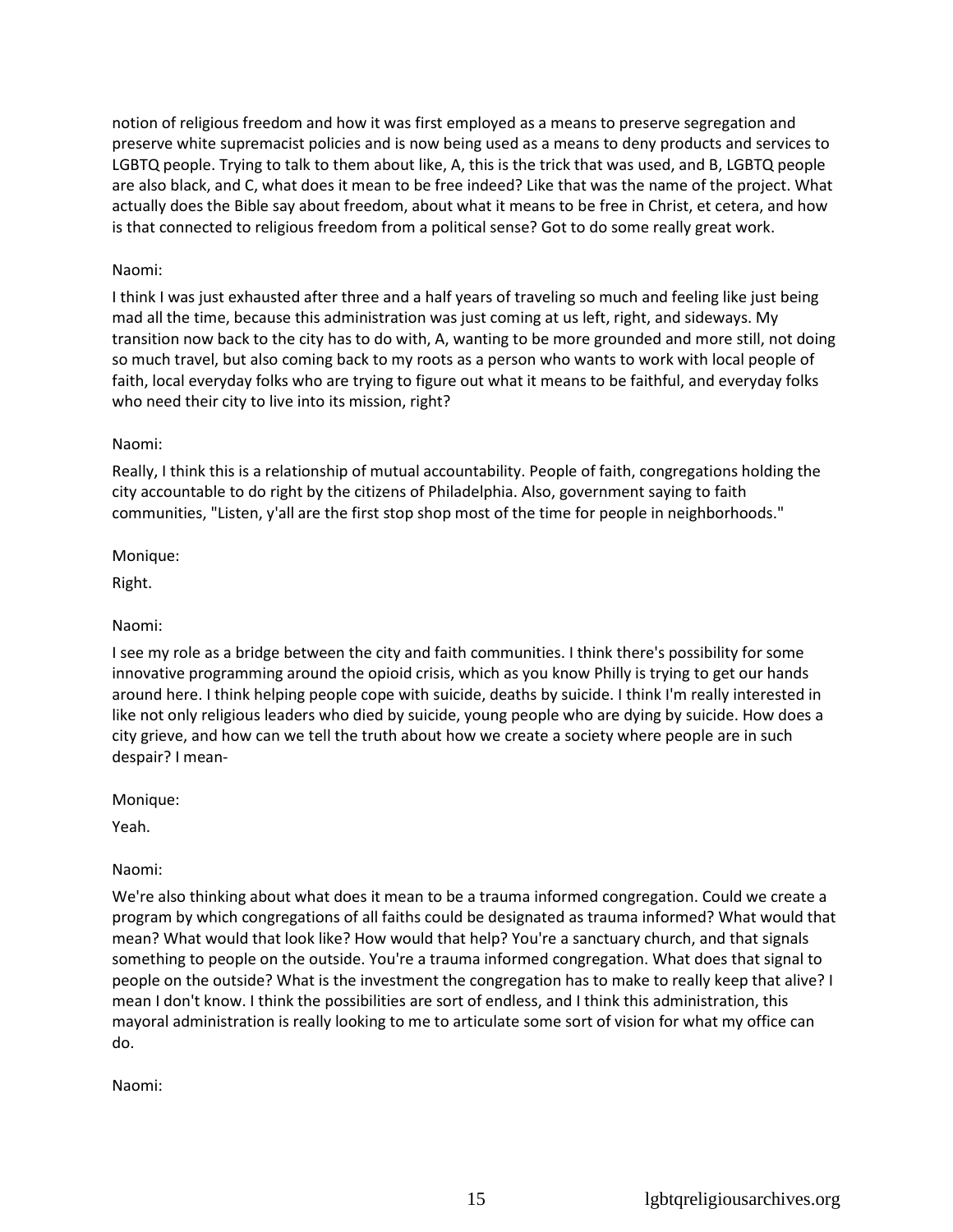I'm excited. I'm two weeks in to the role and have already been invited to offer the invocation at several events, including the city council meeting the other day. Several members came up to me. One in particular said, "Would you be open to like my coming to your office? Like if I need to ..." Like she was essentially saying, "If I need to unburden myself." I was like, "Here we go again with this." Interestingly, I think this could also be a time ... What would it mean for me to be the chaplain at city hall? Like what would that look like?

### Naomi:

Yeah. I'm still trying to figure out what I'm doing.

Monique:

Yeah.

### Naomi:

I'm trying to figure out payroll. I mean administratively I'm trying to figure out what I'm doing, but I have a lot of hope about what's possible here, and that I've been prepared for this. Like I've done the policy work and hobnobbing with the people who are making policy. I've done the kind of chaplaincy within movement spaces, making sure people feel like they can kind of be spiritually whole enough to engage in what can be really exhausting and in some ways violent kind of work.

### Naomi:

One of my passions is still the classroom, still teaching, and so working also with ministers in training about how do you get prepared to do this work. Teaching theology at Villanova and now teaching this class at Wake. I feel incredibly blessed to be able to be all of who I am and do the work that I really love to do in the classroom, in the public square, in the congregation. I'm able to preach. I'm able to teach. That feels really good to me. Yeah.

### Monique:

We have roughly 15 minutes to keep you on our time schedule thing that I said at two hours I'd let you free, but I have four very disparate questions.

Naomi:

Okay. Okay.

## Monique:

You can choose to address each one or just one and we can be done. I had a question about what role you saw your teaching serving in your activist life. I had a question about where you find courage and sustainability around the issues. I had a question around what you see yourself as an activist for, like what did you say yes to? What is your work? What have you identified?

Naomi:

Yeah.

Monique: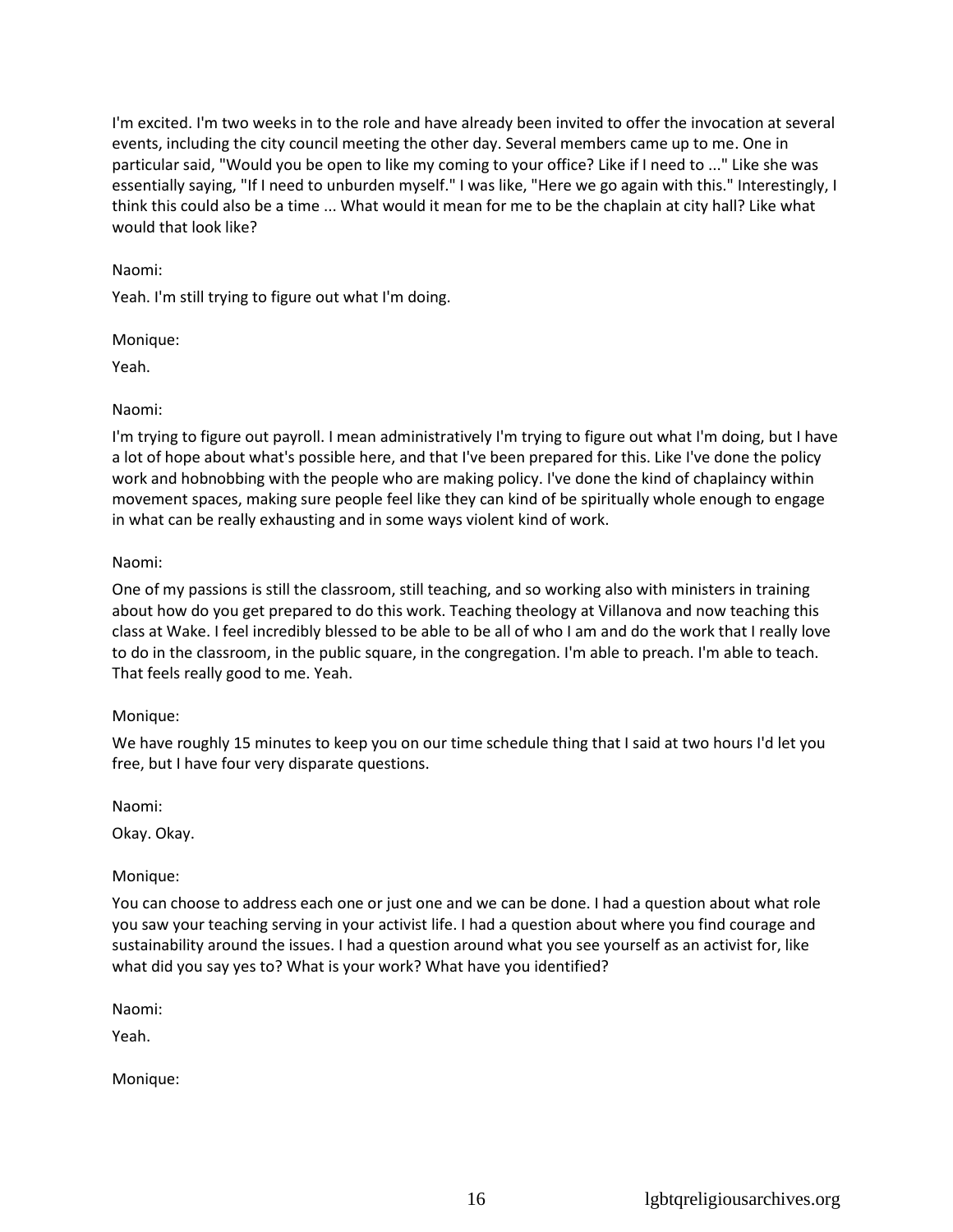Then I had a question about identity formation. Which identities are important for you at this stage of your life?

### Naomi:

Okay, so I'll start there. I think my blackness is really a primary identity for me. It is the identity where I find strength and courage. When I think about not only what my kind of ancient ancestors had to do, but what my grandmother did as a college educated woman in the 30s. Teaching as a vocation for her in public school settings, but also then when she retired in church settings. Like she was over the Christian education department. I mean she saw teaching as kind of the most important work you can do.

## Naomi:

Thinking about how she made her way through college with own tips that she got because she was a waitress at a restaurant, so a quarter here, 50 cents here, whatever. We used to tease her. She would go to restaurants and leave 30% tips, and we would be like, "Put your money .... Don't. You ain't got ... You're on Social Security." She would be like, :No, no, no. Tips got me through." She heavily tipped.

## Naomi:

Thinking about folks like Bishop Flunder who just represents for me not only the minister I'd like to be and the pastor I'd like to be in whatever context that ends up, whatever context I'm pastoring, but also the woman, like the spouse, the partner. But watching her navigate family even as she's pulled in 82 different directions and trying to live into some measure of justice related to her family, just like she's fighting for justice for other folks.

### Naomi:

To me, blackness is what animates that. The courage that my grandmother had, the courage that Bishop Flunder has. I find in blackness possibility. I find in blackness joy, because blackness really is an articulation of another way to live. Because this paradigm ain't working for you, so you've got to articulate something else. That's what I find in blackness.

### Naomi:

Then I think my queerness and my womanness sort of work together. What does it mean? I as a black woman who loves another black woman, like I think there's something there that really shapes my sense of self. A black woman who loves another black woman who's raising a black girl. We're always talking to them about what it means to be womanish, to love deeply, and fully, and unapologetically. To let your yes be yes and no be no kind of. That deeply shapes me.

### Naomi:

I think teaching in terms of how teaching connects to my sense of activism. You know, I really think the syllabus is a political document. I think it's an ... I'm working through my activism even in crafting the syllabus.

Monique:

Right.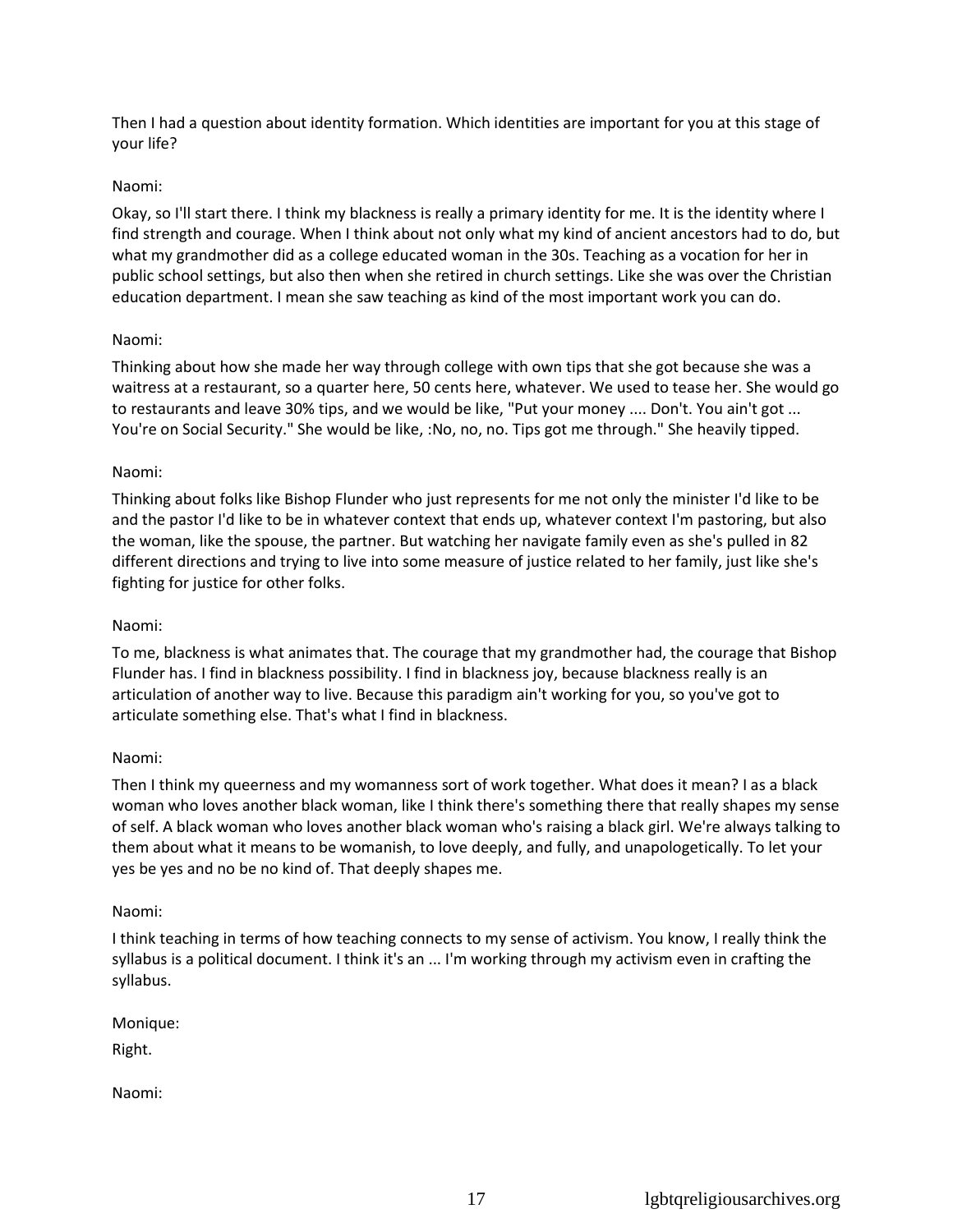Even in saying, "No, we're not going to talk about that. We're going to talk about this." Working in a white, predominantly Catholic context like Villanova. The fact that they hired me, I'm like, "Well, if you hired me, then I'm going do the thing. I'm going to just go all out as a black queer, non-Catholic person. I'm going to do this as long as you'll let me." That means I'm not going to ... I'm going to bring ... I know that the students at Villanova will get the white Catholic perspective.

### Monique:

Yeah.

## Naomi:

I'm not here to do that, and I'm unapologetic about that. Yes, I think seeing the syllabus as a political document, understanding that even though I'm not ... Villanova is not a seminary, so many of my students are born and bred Catholic. They're active in Catholic communities. But when you poke, they actually don't have any ... they have not been intentional about theologizing or about ... If I can just in the 14 weeks they were together get them to more thoughtfully participate in those parish communities, or ask questions that wouldn't have occurred to them before they took this class, or introduce them to different paradigms of faith that they before had dismissed or hadn't known about, then that to me feels like we've done justice in this classroom.

## Naomi:

I connect the dots often between the theologizing and real life stories. I'll bring in the story ... We'll talk about Blake Brockington, who was a trans boy who died by suicide. We'll talk about incarceration and abolition and what ... is there a better way to hold people accountable for what they do and to make room for them to repair the harms they've done, they've caused in community while not stripping them of their dignity and humanity? Like we'll talk about that.

## Naomi:

We'll talk about religious freedom. I mean, I talk about this all the time in my classrooms now, because much of this is rooted in, especially for people seeking healthcare in Catholic hospitals, rooted in the Catholic kind of doctrine. I bring in this is the Catholic doctrine as outlined by the conference of bishops, and this is how it impacted this black woman who tried to go get ... who needed a medical termination of pregnancy and didn't get one or whatever. This is now it impacts this trans person who needs a hysterectomy but can't get one because of Pope So-and-so.

## Naomi:

I'm always trying to figure out ways to make my worlds collide, not only because it's easier, because it feels like less work, but because it all does connect. Certainly at Wake I hope to teach more seminarians, because then we can just be explicit about making these connections between training for ministry and training for advocacy. I hope to do more of that.

## Naomi:

Yeah. I see the absolute connections, and it also keeps me learning, keeps me feeling challenged. I think part of this work can be very disillusioning and very kind of rote, like, "Oh, here we go again making a statement about ... Here we go again, praying." Sometimes I don't feel like I'm learning much. I'm just saying the same thing over and over again. But teaching feels like new every day, and a challenge every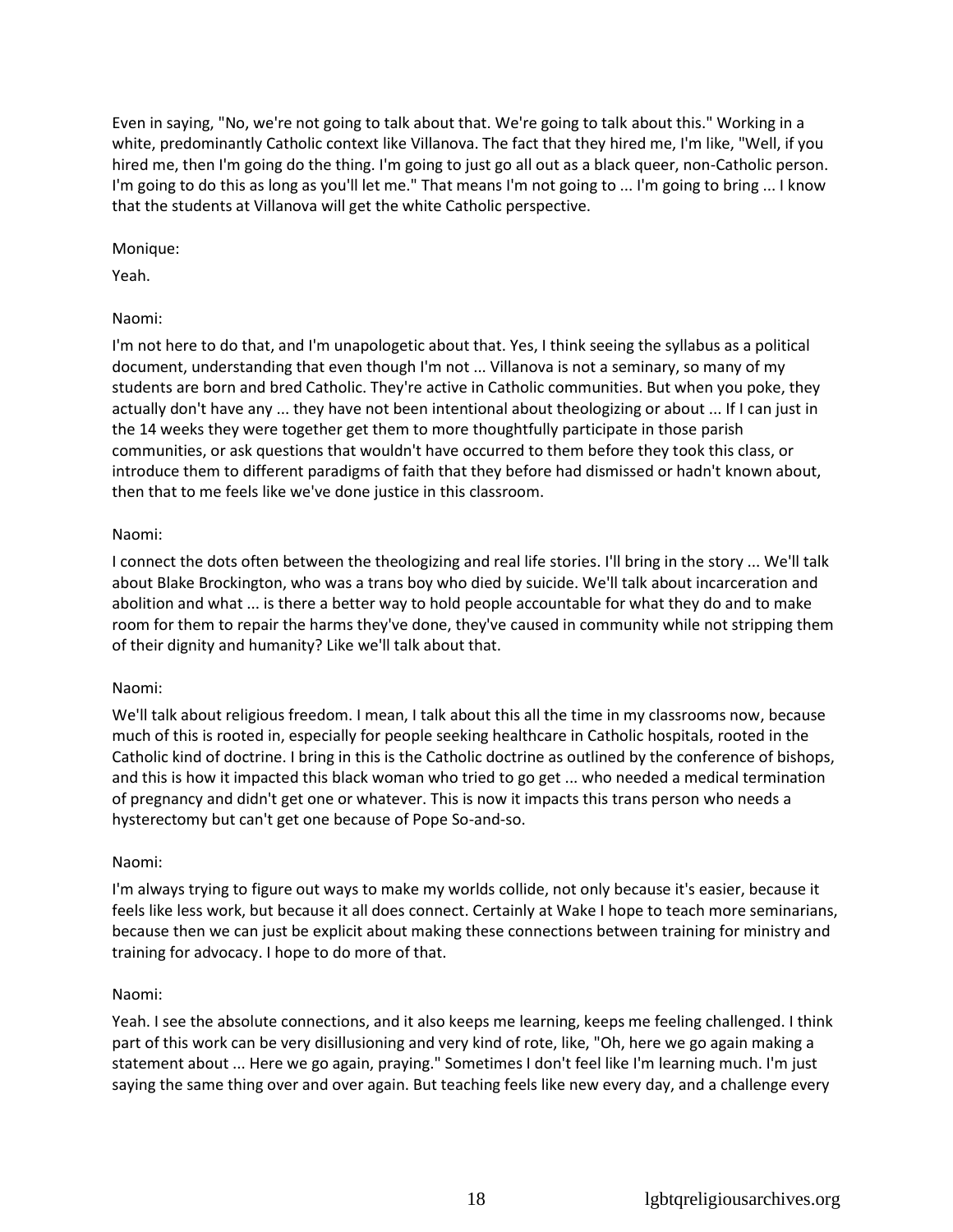day, and I get a more immediate kind of gratification at the end of my 75 minute class that really keeps me going, keeps my ego healthy I guess. I make those connections. What was the other one?

Monique:

I had a question about sustainability. What sustains you-

Naomi: Oh, goodness.

Monique: In the midst of?

## Naomi:

Friendships. Deep and abounding friendships. I mentioned that Ashon and I have been friends ever since I walked into that first choir rehearsal way back when. Friendships with people who are deeply thinking about the same issues I'm thinking about, but also people who ain't thinking about that and we just go to the movies or whatever. I mean friendships that allow me some degree of escape from what feels like a pressure to show up for these really critical campaigns and struggles.

## Naomi:

I also think I'm trying to do better about listening to my body and trying to discharge some of what my body holds. They say the body keeps a score. I think my body is keeping lots of score of lots of ... I get monthly massages. I keep my barbershop appointment. Like there are ways that I'm trying to kind of feel good and look good as a means of being good psychologically, emotionally.

### Naomi:

I think that my marriage ... Kentina is different from me in that she is not ... she doesn't have ... Much of my identity is wrapped up in my work. Like my sense of self is very connected to the work I'm doing. For her, that's not the case. She's like, "I'm off at five o'clock. This is not ..." That doesn't mean she doesn't take her work seriously, but she just has much better boundaries than I do. She pushes me to be like, "Babe, are you doing work email?" Or, "You're not answering that. It's Saturday. No," or whatever.

## Naomi:

I think that for me, it's been so critical to have a partner like her, because I would be working 24 hours a day, seven days a week, and I would have kept on at the Task Force despite my exhaustion, despite my ... I need somebody who says to me, "When you get home you have nothing left for us, and that's not just. You can go ahead with your justice, and what does it mean to be just here?" Right? I need that accountability, and I need that push and that nurture, right? Somebody who'll make sure I ate today, somebody who's going to make sure ... She's been critical to my sustainability.

## Naomi:

I have not found a worshiping community. I think one of my deepest longings is the church girl in me wants to be involved in a congregation more regularly. I think that's hard because of the nature of my work, or that was when I was at the Task Force for sure. Often I'm preaching on Sunday, so that means I'm working. I'm at church, but I'm working. I long for spaces that feel like worship. I'm creating them in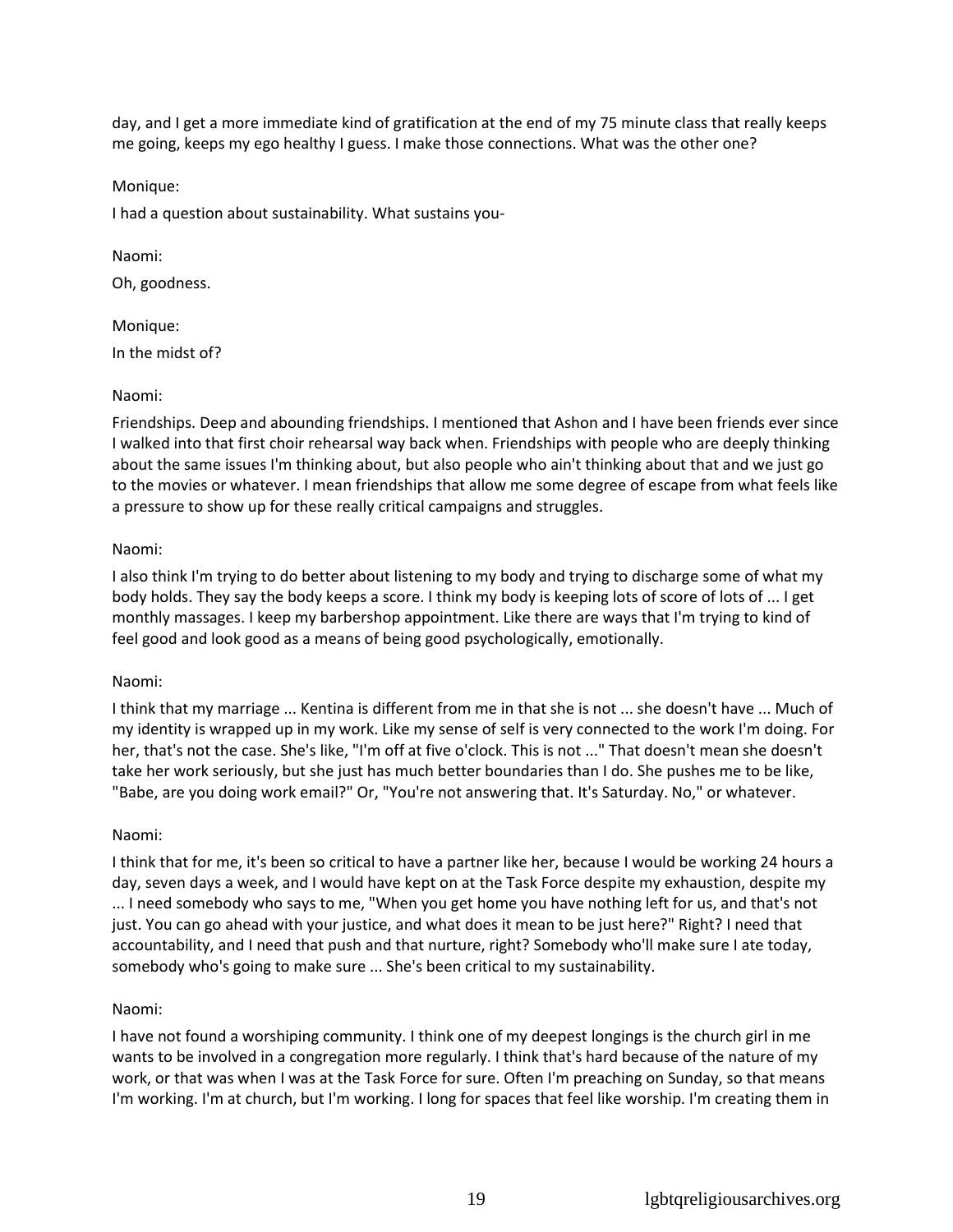ways, or part of them in a non-church context, but I do miss ... I miss the organ. I miss ... That's a desire of mine and I'm just trying to be prayerful and discerning about finding a home in that way. I mean, I'm a member of City of Refuge, but clearly I can't go sit there and pray.

Monique:

Okay. Well, that is perfectly timed. We're exactly at-

Naomi:

Yes!

Monique:

2:20.

Naomi:

Wonderful.

Monique:

Thank you so much. I always want to make sure it's on record. I thank you deeply for your time, for your story, for everything you're sharing, not just for my project, but for the next generation. This project started with LGB-Tran as a response to the It Gets Better campaign.

Naomi:

Okay.

## Monique:

With queer teen suicides back a decade ago. Originally, they wanted to interview people, seasoned people to say, "No, no, no. It might not be better immediately, but like in the lifespan, it will get qualitatively better. It will get substantially better." When I decided ... so you and Kentina are the youngest people that I've interviewed for the project.

Naomi:

Oh, wow.

Monique:

Largely that's because the first interviews were from their [inaudible 01:11:02]. Then that's sort of where my model was too, of thinking that I wanted to include younger activists, largely because I felt a different sense of hope and a different sense of authenticity within younger activists and the ability to have been out longer or to have seen more freedoms in your lifespan. I think there's something powerful about that that I also wanted to bring to bear. Thank you for that, for sharing for the 14-yearold that's going to be Googling and finding your story, and knowing that it's possible and not something that they have to like live a lifetime and then they get to do that one day.

Naomi:

Yeah, yeah, yeah.